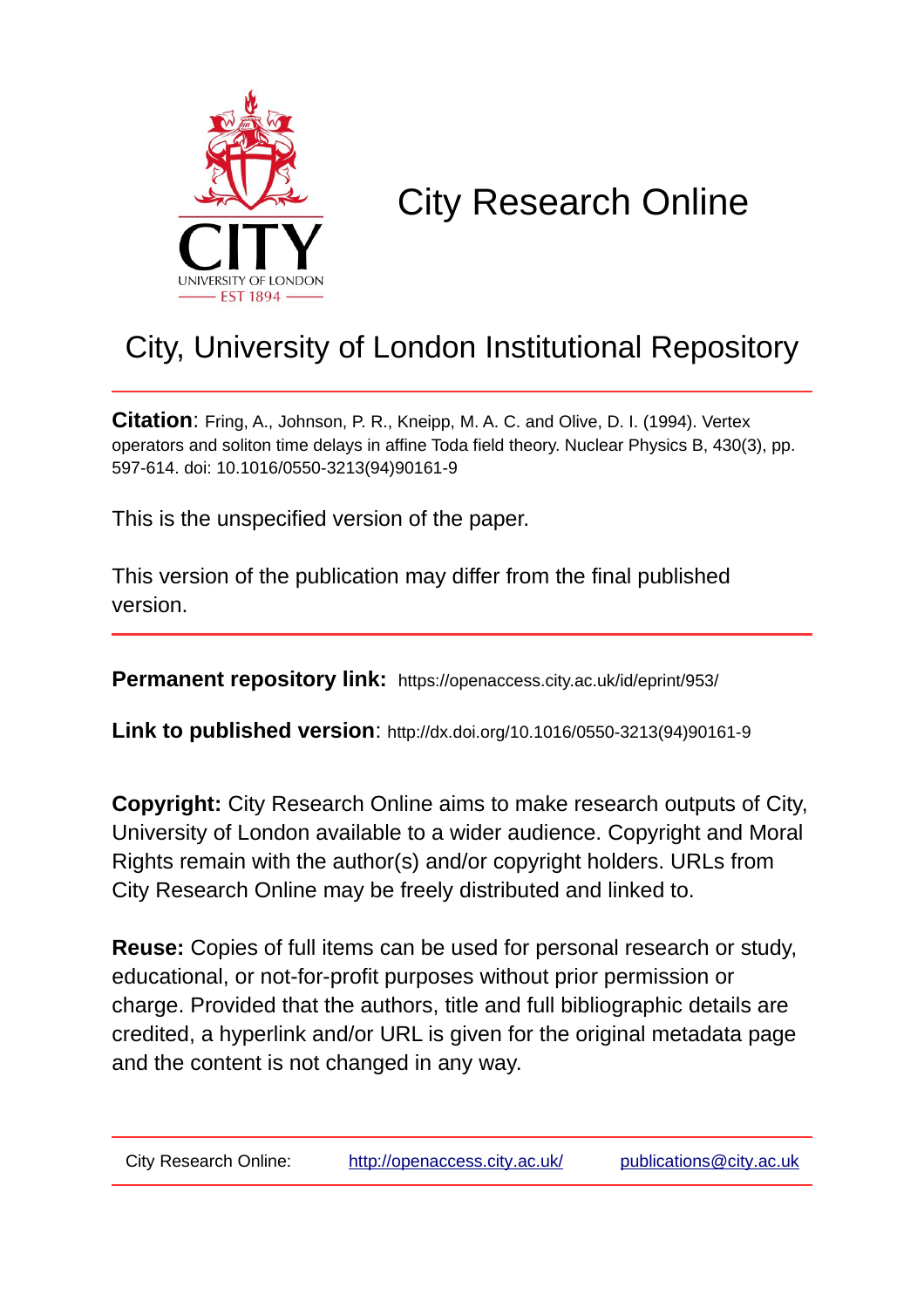### Vertex Operators and Soliton Time Delays in Affine Toda Field Theory

A. Fring, P.R. Johnson, M.A.C. Kneipp and D.I. Olive

Departments of Physics and Mathematics, University College of Swansea, Swansea SA2 8PP,UK.

#### Abstract

In a space-time of two dimensions the overall effect of the collision of two solitons is a time delay (or advance) of their final trajectories relative to their initial trajectories. For the solitons of affine Toda field theories, the space-time displacement of the trajectories is proportional to the logarithm of a number X depending only on the species of the colliding solitons and their rapidity difference.  $X$  is the factor arising in the normal ordering of the product of the two vertex operators associated with the solitons.  $X$  is shown to take real values between 0 and 1. This means that, whenever the solitons are distinguishable, so that transmission rather than reflection is the only possible interpretation of the classical scattering process, the time delay is negative and so an indication of attractive forces between the solitons.

April 1994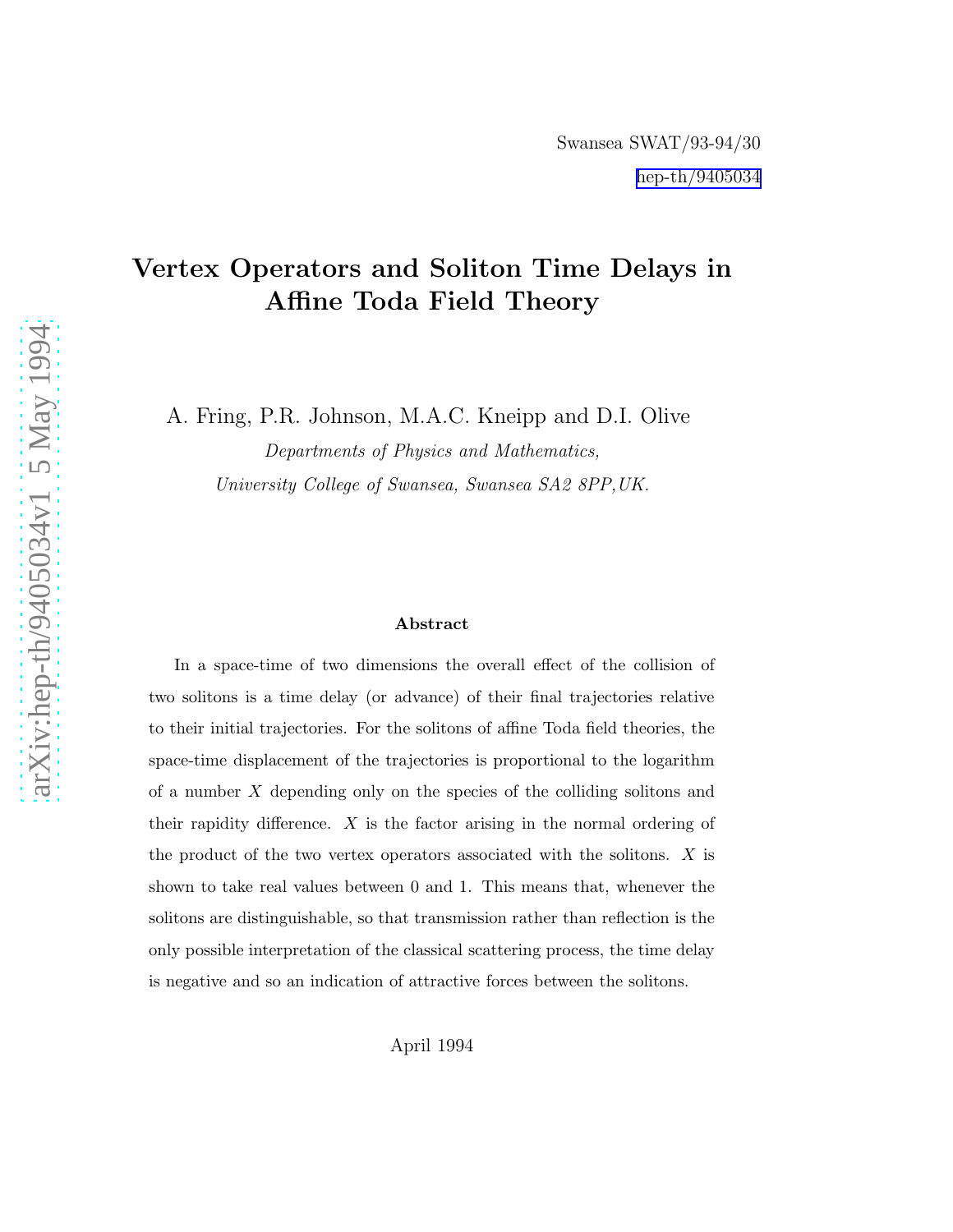### 1 Introduction

Affine Toda field theories [\[1](#page-23-0)] are relativistically invariant field theories which are integrable in a space-time of two dimensions and possess a natural interpretation as special deformations of conformally invariant theories[[2, 3, 4\]](#page-23-0). When the coupling is imaginary so that there are degenerate vacua, the equations support solutions describing any number of solitons interpolating the vacua. A number of authors have worked out examples on a case by case basis  $[5, 6, 7, 8]$  $[5, 6, 7, 8]$  $[5, 6, 7, 8]$  $[5, 6, 7, 8]$ . On the other hand, a general formalism for these solutions has recently been found[[9](#page-23-0), [10](#page-23-0)] exploiting a basis of the underlying affine Kac-Moody algebra in which the principal Heisenberg subalgebra plays a significant rôle. This subalgebra is isomorphic to the algebra of conserved charges or "energies" and can be thought of as an infinite Poincar´e algebra appropriate to an integrable theory. The simplest such theory, namely that associated with affine  $su(2)$ , is very familiar as sine-Gordon theory [\[11, 12\]](#page-23-0).

In the formalism, the individual solitons are "created" by group elements obtained by exponentiating quantities  $\hat{F}^1, \hat{F}^2, \dots, \hat{F}^r$  which ad-diagonalise the "energies" generating the Heisenberg subalgebra. Each exponential series terminates with the highest non-vanishing power of  $\hat{F}^i$  being expressible as a vertex operator obtained by exponentiating and normal ordering an element of the Heisenberg subalgebra [\[10](#page-23-0), [13\]](#page-24-0) when the affine Kac-Moody algebra is untwisted and simply laced (and also when it is twisted [\[14](#page-24-0)]). This result is sufficient to show that these solutions correctly interpolate degenerate vacua.

In this paper we show that these vertex operators determine yet more detail of the asymptotic behaviour of the soliton solutions. In these solutions the energymomentum vector of a specific soliton is unchanged by collision but the trajectory may sustain a lateral displacement in space-time as discussed in section 2. Traditionally this is parametrised by the time delay in the centre of momentum frame. After a review of the vertex operator formalism in section 3, our first result, in sec-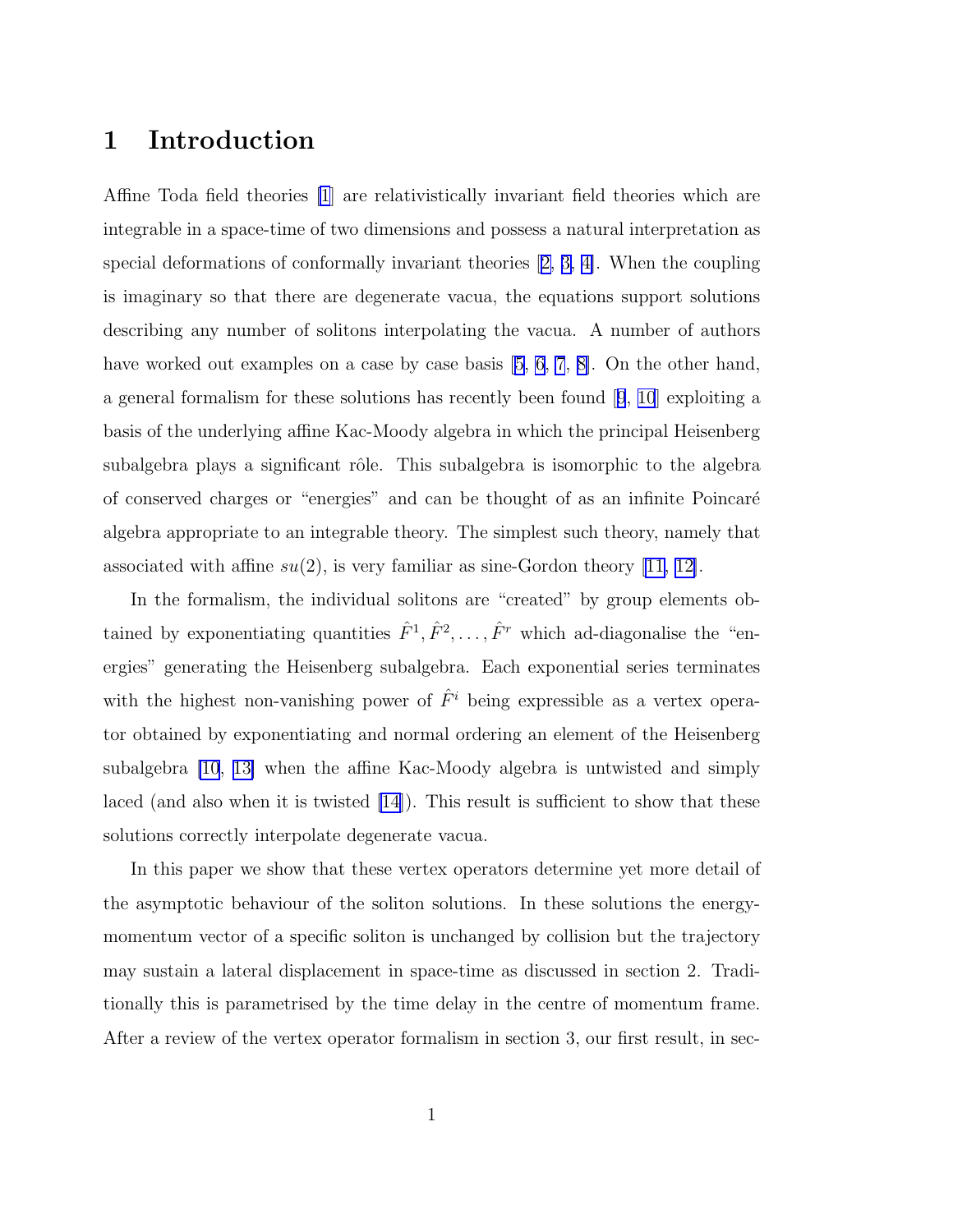tion 4, is that this lateral displacement can be expressed straightforwardly in terms of the logarithms of the numbers  $X_{ik}(\theta_i - \theta_k)$  arising in the procedure of normal ordering the product of two vertex operators mentioned above as being associated with solitons  $i$  and  $k$ .

In section 5 the overall lateral displacement of the soliton trajectories due to the scattering with several other solitons is determined and shown to be independent of the temporal order in which the collisions take place. This is because the displacement is simply additive. The result constitutes the classical analogue of the Yang-Baxter equation [\[15\]](#page-24-0) and bootstrap equations [\[16\]](#page-24-0) for the quantum scattering matrix featuring the factorisation property of the  $n$  particle S-matrix into two particle S-matrices.

In section 6 various properties of the number  $X_{ik}(\theta_i-\theta_k)$  are established, including symmetry and crossing properties. In particular it is verified that it is real when the rapidity difference is real, as the physical interpretation demands. Furthermore it is shown to take values restricted to lie between 0 and 1, so that the associated time delay (in the centre of momentum frame) is always negative. Suppose two distinguishable solitons are considered in the sense that they carry different species or different topological charges. In this case the solution describing the scattering has to be regarded as a transmission rather than a reflection. If the solitons are indistinguishable either interpretation is possible. With this understanding our result indicates that the forces between two distinguishable solitons are always attractive because of the time advance.

In the concluding section 7, we mention the well known connection between the time delay and the semi-classical approximation to the S-matrix as well as the intriguing similarity of the structure of  $X_{ik}(\theta_i - \theta_k)$  with the known scattering matrices in affine Toda field theories [\[17, 18\]](#page-24-0).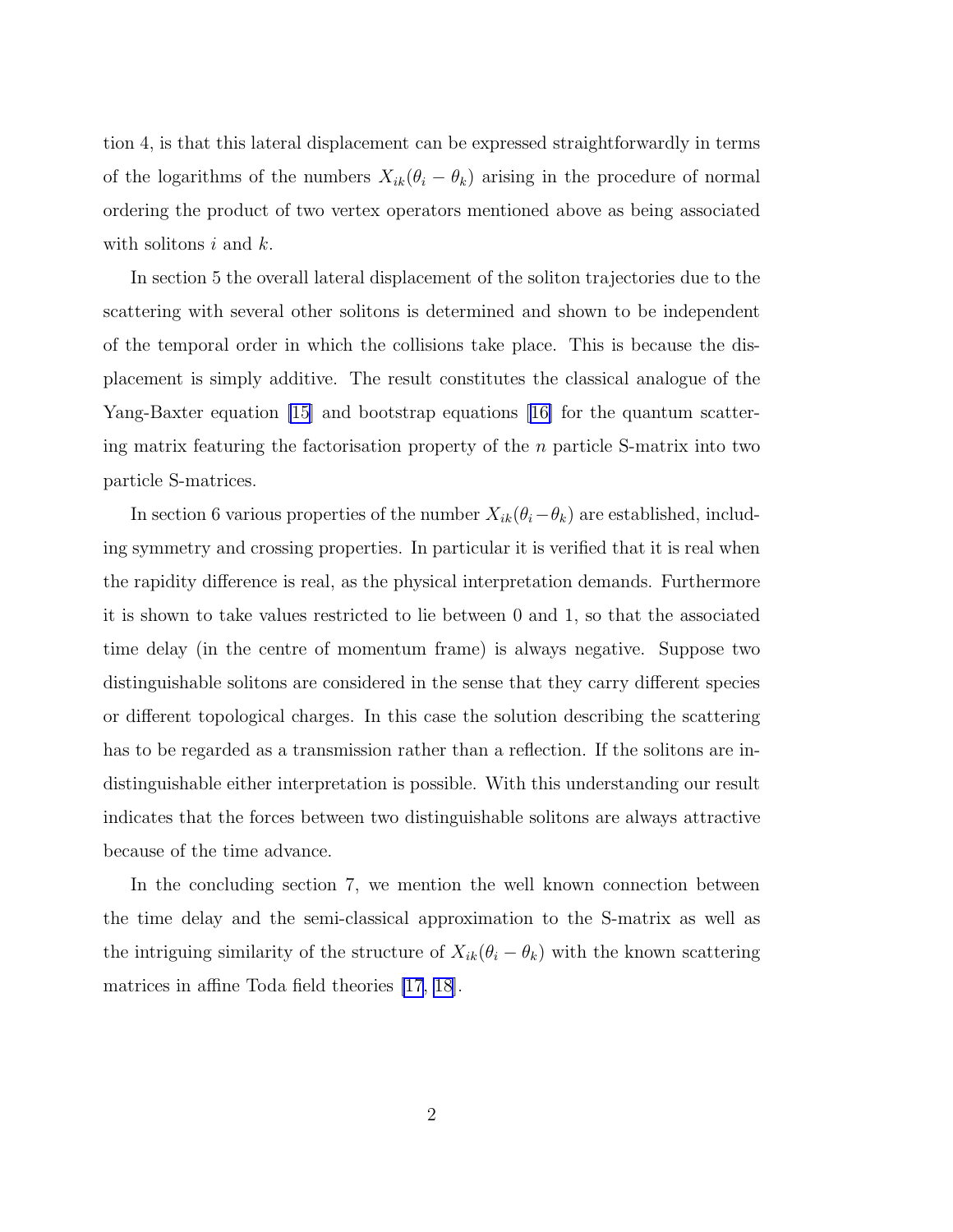## <span id="page-4-0"></span>2 Kinematics of scattering of two particles in two dimensions

In an integrable theory in two dimensions, when two particles collide the outcome consists of two particles with the same masses as the original particles. If the two masses differ, the corresponding energy-momentum vectors are unchanged. If the two masses are equal, even though the particles are distinct, it is kinematically possible for the energy-momentum vectors to interchange.

Classically the particles describe trajectories in space-time which are straight except near the collision. The collision may displace the trajectories laterally but as the energy-momentum is unchanged, the final direction coincides with the initial direction. We now consider alternative descriptions of the displacements of the trajectories and show how the conservation laws correlate the displacement of the trajectories of the two colliding particles.

Consider first a single particle with velocity  $v$ , energy  $E$ , and hence momentum  $vE$ . Before collision the equation of the trajectory in space-time is

$$
x = vt + x(I), \tag{2.1}
$$

whereas afterwards it is

$$
x = vt + x(F), \tag{2.2}
$$

as the velocity is unchanged. Only the intercept with the  $x$ -axis changes. So

$$
\Delta(x) = x(F) - x(I) \tag{2.3}
$$

measures the lateral displacement at fixed time. This is not Lorentz invariant but the combination  $E\Delta(x)$  is. Since E is always positive it follows that  $\Delta(x)$  has the same sign in all Lorentz frames of reference, even though its magnitude varies. The intercepts of the trajectories (2.1) and (2.2) with the time axis are given by

$$
t(I) = -\frac{x(I)}{v}, \qquad t(F) = -\frac{x(F)}{v}.
$$
 (2.4)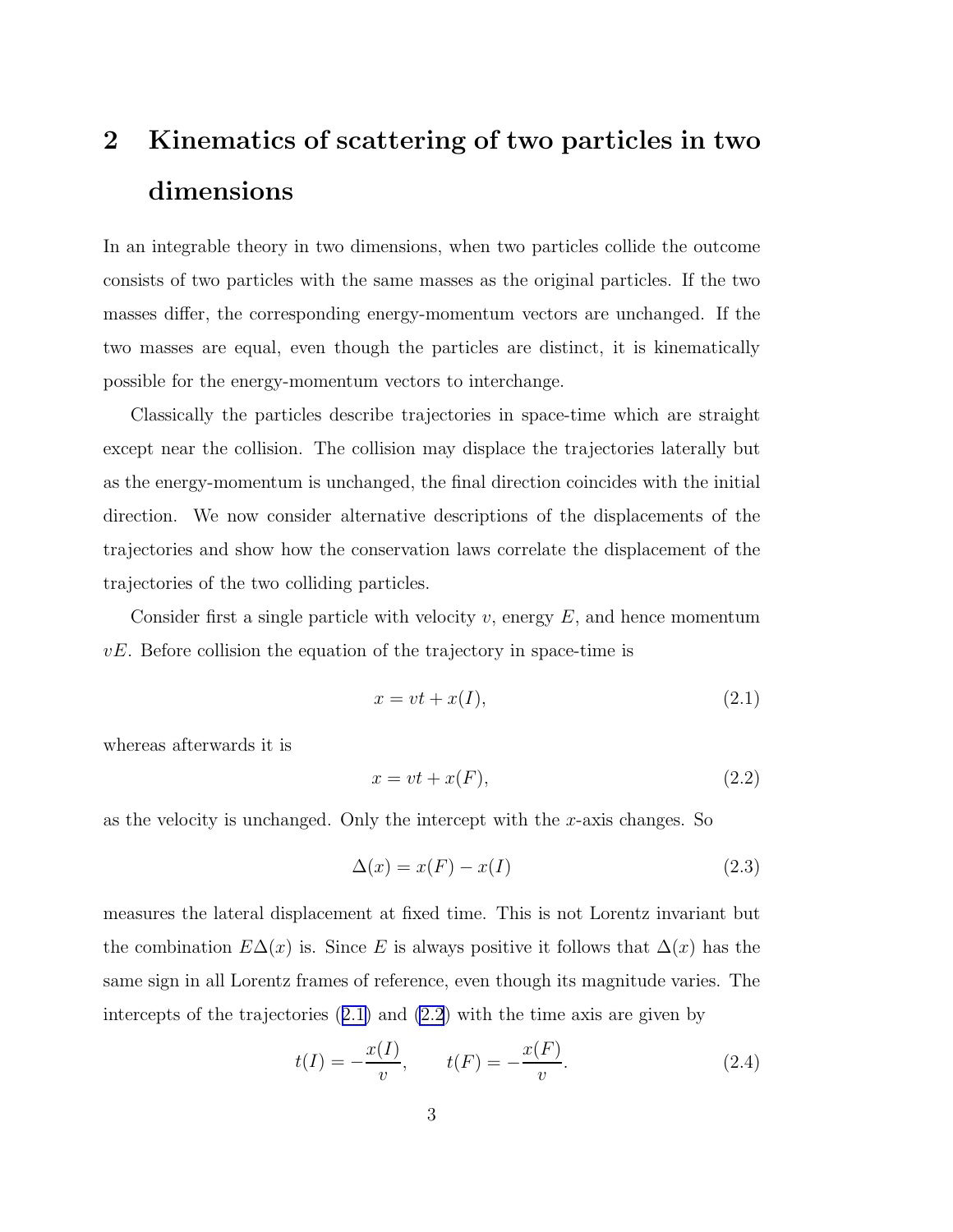<span id="page-5-0"></span>Then, we define the "time delay"

$$
\Delta(t) = t(F) - t(I) = -\frac{\Delta(x)}{v}.
$$
\n(2.5)

Again

$$
E\Delta(x) = -p\Delta(t) \tag{2.6}
$$

is Lorentz invariant. As the sign of  $p$  can be changed by a Lorentz transformation so can that of  $\Delta(t)$ .

Now consider both particles participating in the collision, labelling them 1 and 2. Consider the "centre of energy" coordinate

$$
X = \frac{E_1 x_1 + E_2 x_2}{E_1 + E_2}.
$$

Then

$$
\frac{dX}{dt} = \frac{p_1 + p_2}{E_1 + E_2}
$$

is constant throughout time so that

$$
X = \frac{p_1 + p_2}{E_1 + E_2}t + X_0.
$$

Now compare the results of inserting the trajectories [\(2.1](#page-4-0)) before the collision with the result of inserting [\(2.2](#page-4-0)) after the collision. As the results must agree

$$
E_1(x_1(F) - x_1(I)) + E_2(x_2(F) - x_2(I)) = 0
$$

or, denoting  $\Delta_{12}(x) = x_1(F) - x_1(I)$  and similarly for  $\Delta_{21}(x)$ 

$$
E_1 \Delta_{12}(x) + E_2 \Delta_{21}(x) = 0. \tag{2.7}
$$

Thus the spatial displacement of the two trajectories must have opposite signs. By (2.6) we have, equally,

$$
p_1 \Delta_{12}(t) + p_2 \Delta_{21}(t) = 0,\t\t(2.8)
$$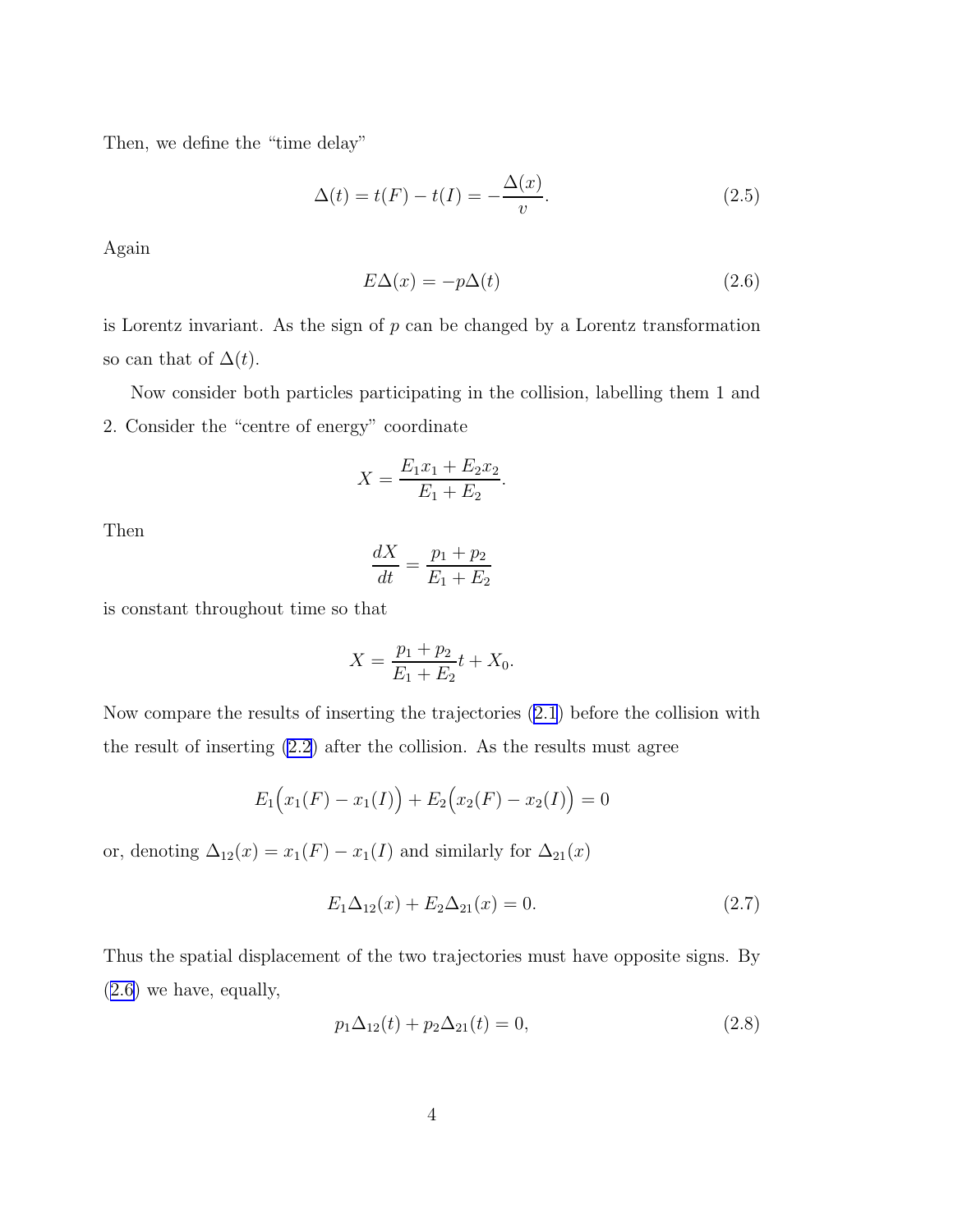<span id="page-6-0"></span>where  $\Delta_{12}(t) = t_1(F) - t_1(I)$  is the time delay sustained by particle 1 colliding with particle 2. Notice that, in the centre of momentum frame  $p_1 + p_2 = 0$ , the two time delays are equal:

$$
\Delta_{12}(t) = \Delta_{21}(t). \tag{2.9}
$$

We see from  $(2.6)$ ,  $(2.7)$  and  $(2.8)$  that if particle 1 moves faster than particle 2, then the three quantities (2.9),  $\Delta_{21}(x)$  and  $-\Delta_{12}(x)$  all have the same sign. This common sign has a physical interpretation. Suppose the force between the particles is attractive. Then particle 1 will accelerate as it approaches particle 2 and afterwards decelerate. As a result  $\Delta_{12}(x)$  will be positive and the common sign negative. Thus an attractive force implies a negative time delay, in other words a time advance, in the centre of momentum frame. A repulsive force implies a time delay, if there is transmission. There is also the additional possibility of a reflection with either a delay or advance if the two masses are equal.

The preceding discussion of relativistic particles colliding classically applies also to relativistic solitons and, in particular, to the solitons of affine Toda field theory. In the subsequent sections we shall show that when soliton 1 collides with soliton 2 the resultant displacements are given by

$$
E_1 \Delta_{12}(x) = -p_1 \Delta_{12}(t) = -\text{sign}(p_1 - p_2) \frac{2h}{|\beta|^2} \ln X_{12}(\theta_1 - \theta_2)
$$
 (2.10)

where h is the Coxeter number associated with the theory and  $|\beta|$  the magnitude of the imaginary coupling constant  $\beta$ . The quantity  $X_{12}(\theta_1 - \theta_2)$  depending on the rapidity difference  $\theta = \theta_1 - \theta_2$  of the two solitons has been met before. It occurs when the product of the two vertex operators associated with the solitons 1 and 2 are normal ordered[[10\]](#page-23-0). Equation (2.10) generalises the well known result for the time delay in sine-Gordon theory [\[19, 20\]](#page-24-0) when

$$
X_{12}(\theta) = \tanh^2\left(\frac{\theta}{2}\right).
$$

Thus  $X_{12}(\theta)$  has acquired a new physical interpretation whose viability requires it to possess various properties not hitherto apparent. For example we shall show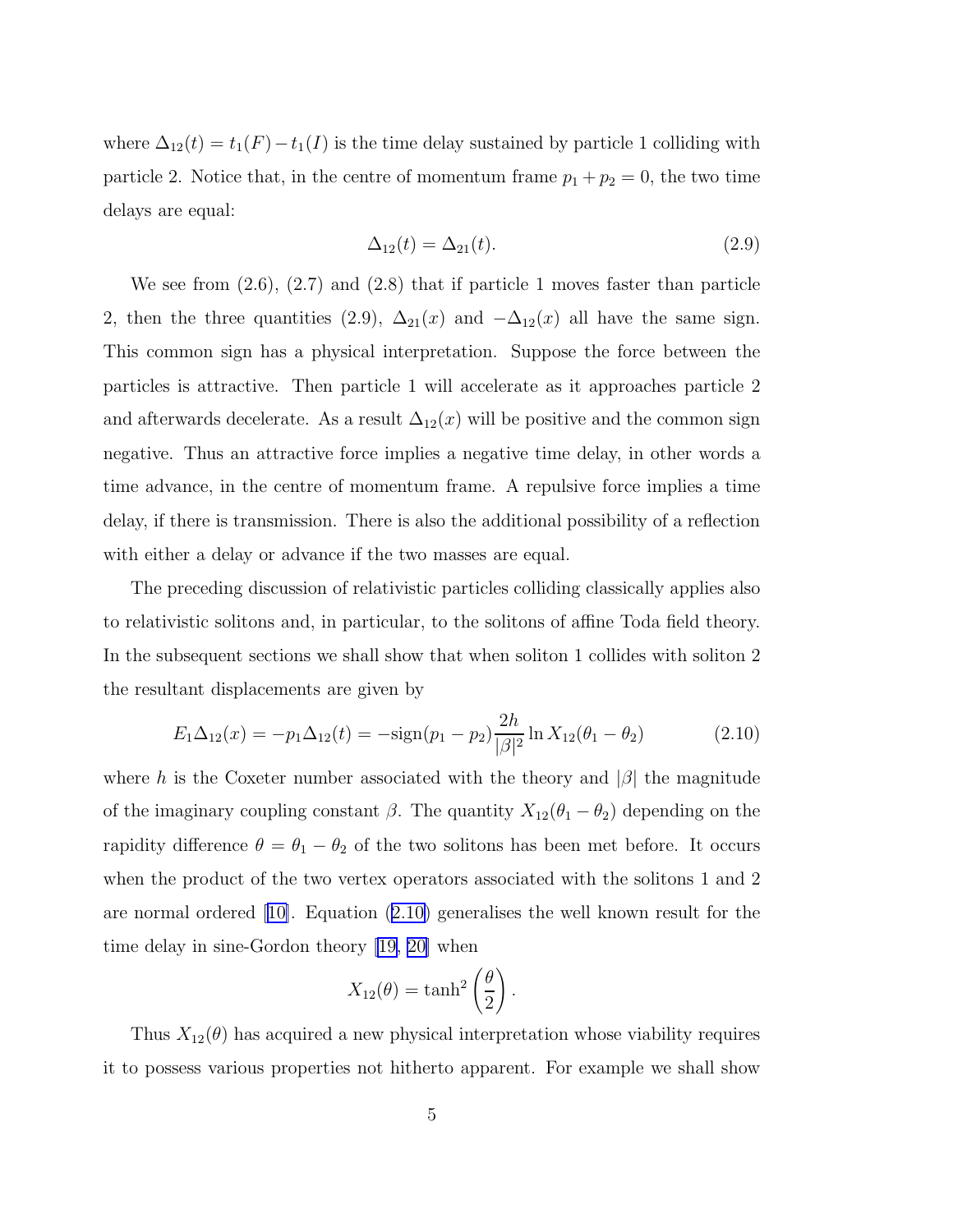<span id="page-7-0"></span>that  $X_{12}(\theta)$  is real when  $\theta$  is real and that it satisfies the symmetry property

$$
X_{12}(\theta) = X_{21}(\theta)
$$

demanded by ([2.7\)](#page-5-0). Furthermore it takes values between 0 and 1. Hence, in the centre of momentum frame, the time delay is always negative by ([2.10\)](#page-6-0) whatever the velocities concerned. As explained, this suggests that affine Toda solitons exert attractive forces on each other. The only possible exception to this is when two identical solitons are considered, with the same species and topological quantum number. Then it is possible to interpret the scattering as a reflection rather than a transmission. In this case it is possible for the force to be repulsive. This is the accepted point of view in sine-Gordon theory which furnishes a special case of our result [\(2.10](#page-6-0))[[21\]](#page-24-0).

#### 3 Soliton solutions and vertex operators

Here we shall recall the general formalism for soliton solutions in affine Toda field theory and the rôle played by vertex operators, at least when the associated affine Kac-Moody algebra is untwisted and simply laced. The extension to the twisted case is straightforward in view of the work of[[14](#page-24-0)] and to the untwisted non simply laced case only slightly more complicated.

When the coupling constant  $\beta$  is purely imaginary the affine Toda field theories possess classical solutions describing any number, N, say of solitons which may be composed of any of the  $r = \text{rank } g$  species (where  $\hat{g}$  is the associated affine Kac-Moody algebra). The solution takes the form

$$
e^{-\beta \lambda_j \cdot \phi} = \frac{\langle \Lambda_j | g(t) | \Lambda_j \rangle}{\langle \Lambda_0 | g(t) | \Lambda_0 \rangle^{m_j}}.
$$
\n(3.1)

 $\phi(x,t)$  is the r component affine Toda field.  $\lambda_j$  is the j<sup>th</sup> fundamental weight of the finite dimensional Lie algebra g, while  $\Lambda_j$  is the corresponding weight of  $\hat{g}$ , following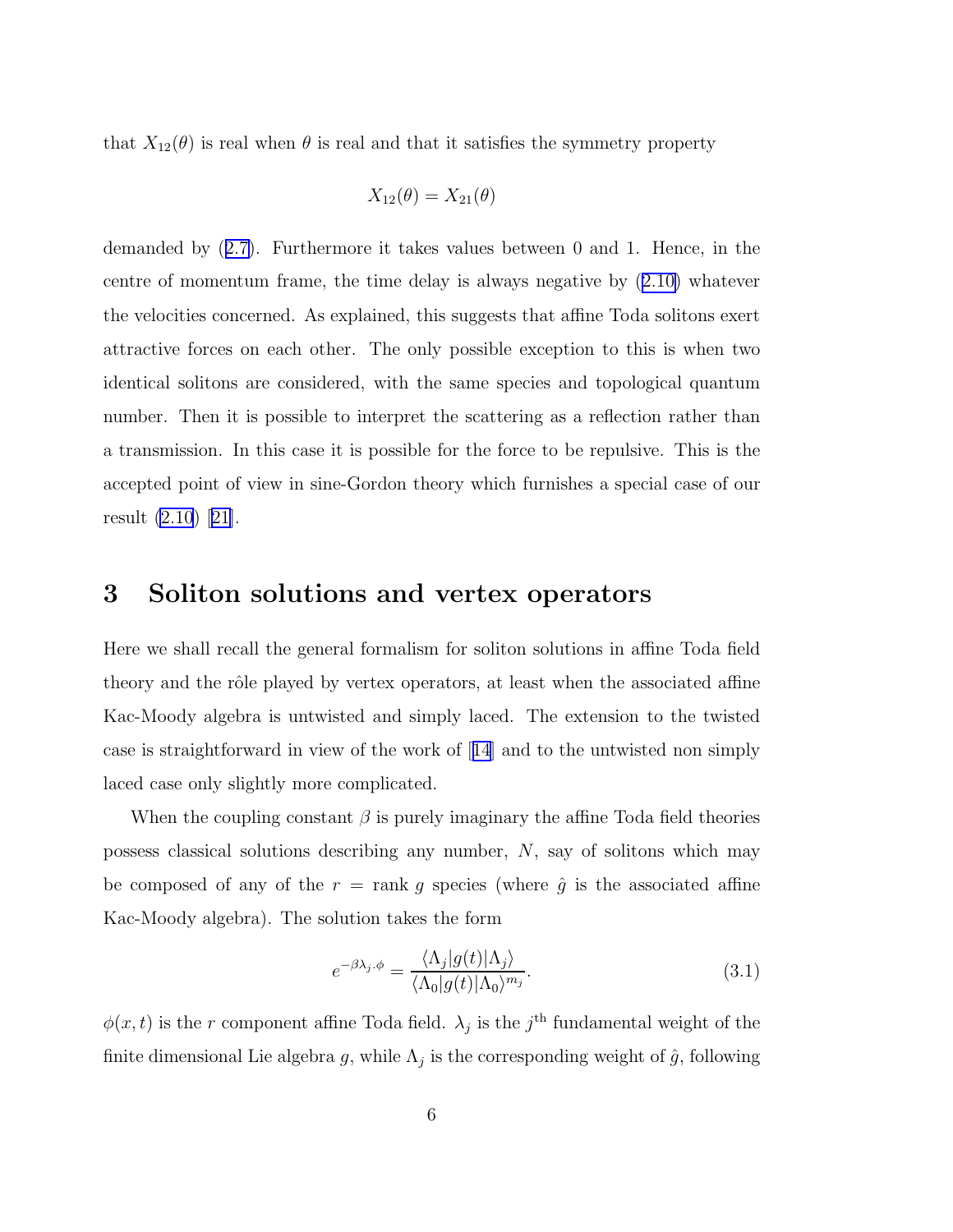<span id="page-8-0"></span>thenotation of [[22\]](#page-24-0).  $|\Lambda_j\rangle$  is the highest weight of the corresponding "highest weight" representation whose level is  $m_j$ .  $\Lambda_0$  denotes the zero-th fundamental weight of  $\hat{g}$ .  $|\Lambda_0\rangle$  can be regarded as the vacuum state at level  $m_0 = 1$ . The Kac-Moody group element  $g(t)$  in [\(3.1](#page-7-0)) contains the soliton data: it factorises into N factors, each one characteristic of each individual soliton

$$
g(t) = g_N(t)g_{N-1}(t)\cdots g_1(t)
$$
\n(3.2)

where

$$
g_m(t) = e^{Q_m W_{i(m)}(\theta_m)\hat{F}^{i(m)}(\theta_m)}
$$
(3.3)

are the factors in (3.2) and ordered according to the rapidities  $\theta_m$ . The real functions  $W_{i(m)}(\theta_m)$  carry the dependence on the space, x, and time, t, variables:

$$
W_{i(m)}(\theta_m) = e^{\mu_{i(m)}(x \cosh \theta_m - t \sinh \theta_m)}.
$$
\n(3.4)

The  $m<sup>th</sup>$  soliton has "species"  $i(m)$  and rapidity  $\theta_m$ . When quantised, the affine Toda field  $\phi$  creates r species of particles whose masses are  $\hbar\mu_1, \hbar\mu_2, \ldots, \hbar\mu_m$ . Thus  $(3.4)$  provides a precise correspondence between the r species of solitons and the r species of field excitation particle. When  $q$  is simply laced so that all roots can be taken to have length  $\sqrt{2}$ , the ratios of the masses of corresponding soliton and field excitation particle are independent of the species i. It has been shown [\[5](#page-23-0), [9\]](#page-23-0) that the mass of the  $i$ <sup>th</sup> species of soliton

$$
M_i = \frac{2h\mu_i}{|\beta|^2}.\tag{3.5}
$$

A similar result holds for the twisted theories [[14](#page-24-0)]. The quantities  $\hat{F}^i(\theta)$  are generators of  $\hat{g}$  which ad-diagonalise the principal Heisenberg subalgebra

$$
\left[\hat{E}_M, \hat{F}^i(\theta)\right] = \gamma_i \cdot q([M])(z_i)^M \hat{F}^i(\theta) \tag{3.6}
$$

in the notation of [\[9\]](#page-23-0). The elements of the principal Heisenberg subalgebra are graded by  $d' = T^3 - hL_0$ , the "principal" grade:

$$
\left[\hat{E}_M, \hat{E}_N\right] = xM\delta_{M+N,0} \qquad , \qquad \left[d', \hat{E}_M\right] = M\hat{E}_M. \tag{3.7}
$$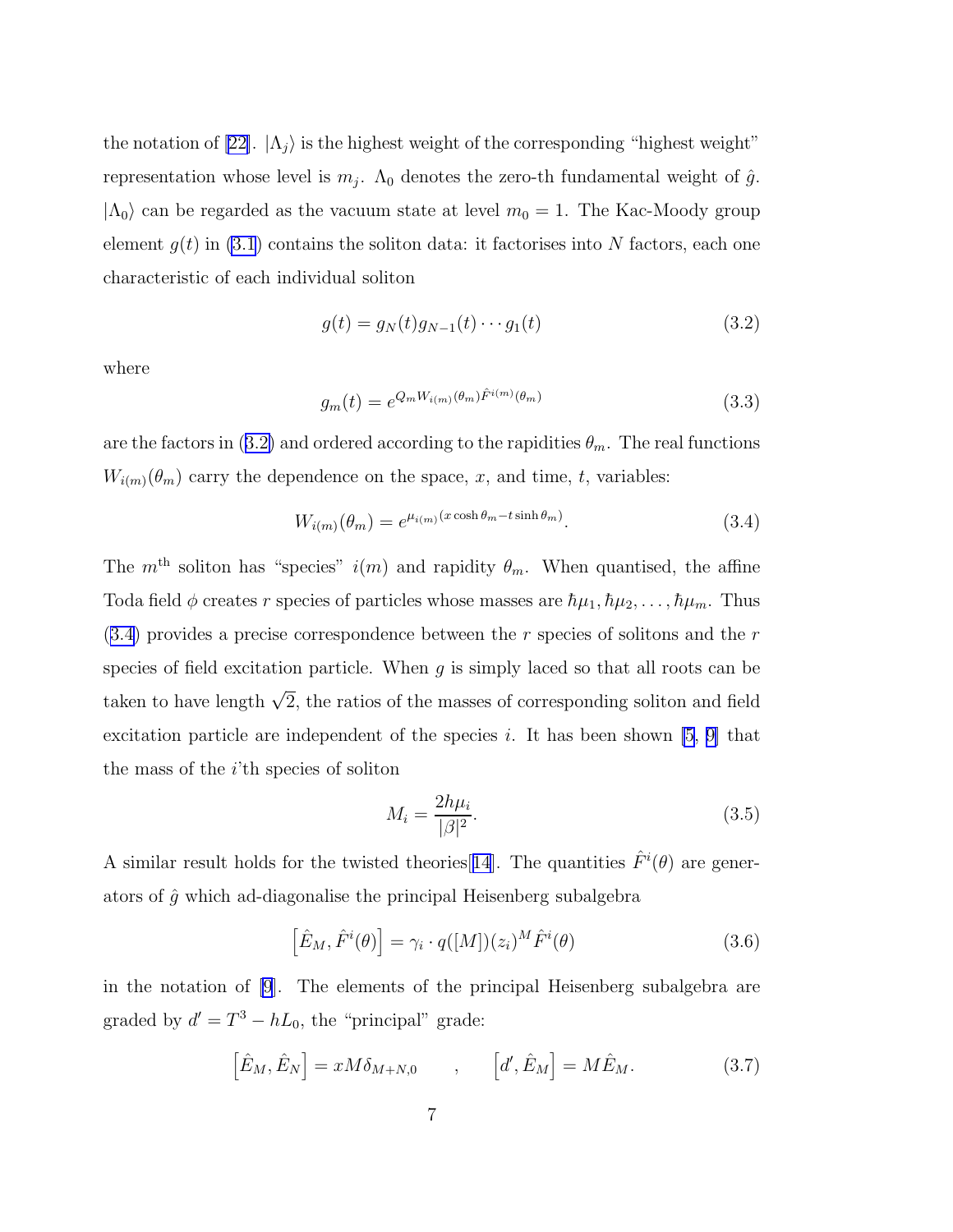<span id="page-9-0"></span>Here  $x$  is the level of the representation considered and it is understood that the M can only equal an exponent of  $\hat{g}$  that is an exponent of g modulo its Coxeter number h. The complex number  $z_{i(m)}$  in ([3.6\)](#page-8-0) is related to the rapidity  $\theta_m$  by

$$
z_{i(m)} = i e^{-\theta_m} e^{-i\pi \frac{(1+c(i))}{2h}}
$$
\n(3.8)

where the phase ensures that  $W_{i(m)}$  is real. The complex number  $Q_m$  can be parametrised as

$$
Q_m = e^{i\psi_m} e^{-\mu_{i(m)} x_m^0 \cosh \theta_m} \tag{3.9}
$$

where  $x_m^0$  relates to the space coordinate of the m'th soliton at  $t = 0$  in a way that will be clarified later. The phase  $\psi_m$  relates to the topological quantum number defined as the difference between the values the affine Toda field takes at large distances. Certain discrete values are forbidden by the requirement that the solution  $(3.1)$  $(3.1)$  should not develop singularities as x varies over space.

These soliton solutions exhibit a number of important features. Despite the imaginary nature of  $\beta$ , the energy and momentum of the solution [\(3.1](#page-7-0)) has been evaluated and shown to be real and finite (with positive energy) [\[9](#page-23-0)]. Moreover the resulting form is characteristic of N solitons moving with the stated rapidities and masses [\(3.5](#page-8-0)). That the affine Toda field interpolates degenerate vacua at large distancescan be confirmed explicitly (when  $\hat{q}$  is simply laced [[13](#page-24-0)]) using the generalised vertex operator construction [\[10,](#page-23-0) [13\]](#page-24-0) which we now explain in more detail.

Consider the single exponential factor  $(3.3)$  $(3.3)$  creating the m'th soliton. Since  $\hat{F}^i(\theta)$  is a generator of  $\hat{g}$ , we must check that the exponential indeed makes sense as a finite operator in representations of the highest weight considered in ([3.1\)](#page-7-0). Expanding the exponential as a series, we find that powers of  $\hat{F}^i(\theta)$  higher than the level vanish identically if  $\hat{g}$  is simply laced [\[10](#page-23-0)]. Furthermore, the highest non vanishing power, namely the level, is given by a vertex operator obtained by normal ordering an exponential expression of the principal Heisenberg subalgebra[[13](#page-24-0)]:

$$
\frac{\left(\hat{F}^i(\theta)\right)^{m_j}}{(m_j)!} = e^{-2\pi i \lambda_i \cdot \lambda_j} Y_-^i Y_+^i \tag{3.10}
$$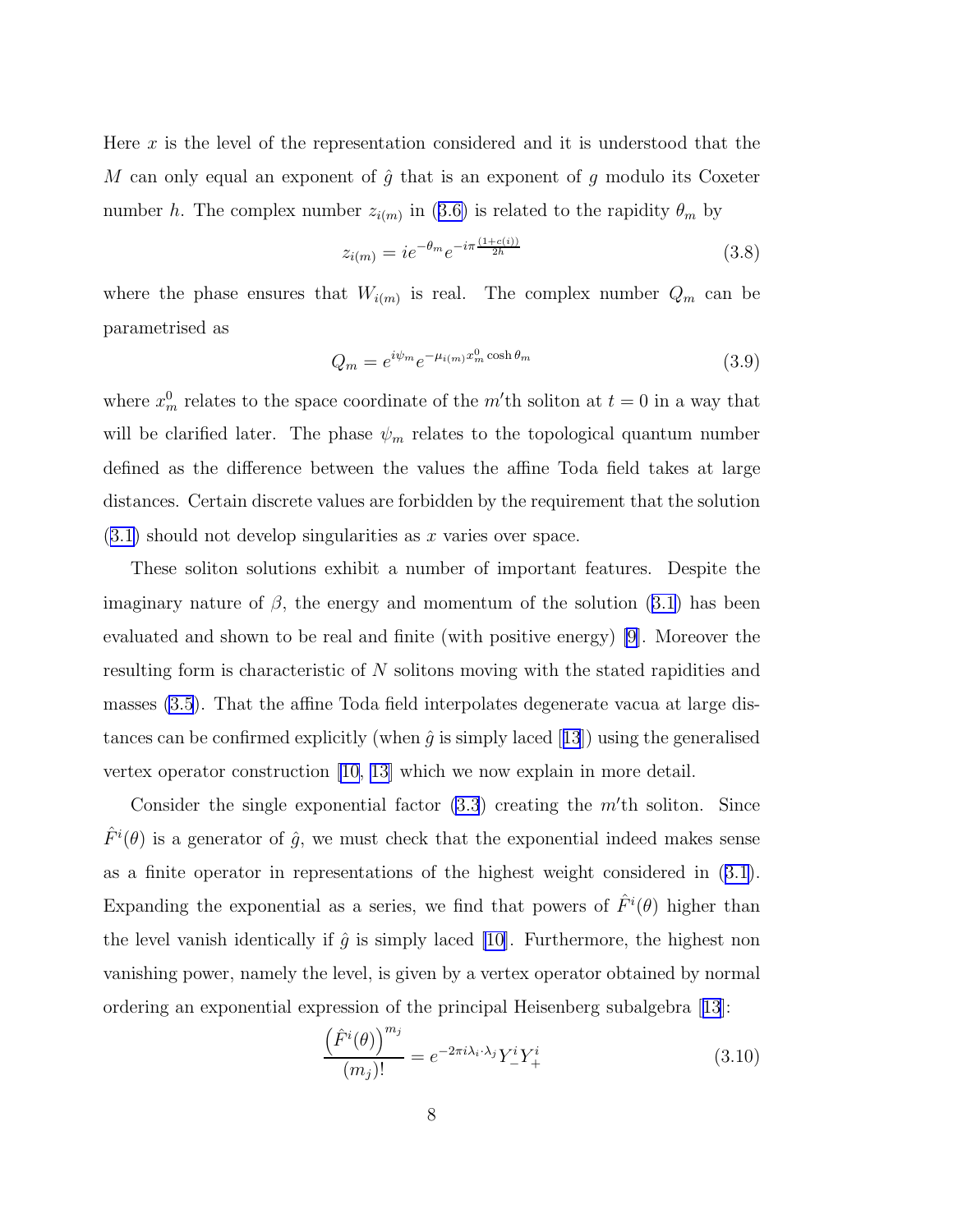<span id="page-10-0"></span>where

$$
Y_{\pm}^{i} = \exp\left\{\sum_{M>0} \frac{\gamma_{i} \cdot q(\mp[M]) z^{\mp M}}{\mp M} \hat{E}_{\pm M}\right\},\tag{3.11}
$$

and z is related to the rapidity  $\theta$  as in ([3.8\)](#page-9-0). It follows that

$$
e^{QW_i(\theta)\hat{F}^i(\theta)} = 1 + \ldots + (QW_i(\theta))^{m_j} e^{-2\pi i \lambda_i \cdot \lambda_j} Y^i_{-} Y^i_{+}.
$$
 (3.12)

The coefficient of the intermediate powers of  $QW_i$  are not determined by the argument, even though finite, and so are denoted by the dots in (3.12). It will emerge that the asymptotic properties of solitons that we seek do not depend on these undetermined quantities. If  $W_i$  tends to zero,  $(3.12)$  is dominated by the first term, unity, and if  $W_i$  tends to plus infinity,  $(3.12)$  is dominated by the last term, given by the vertex operator.

In particular, for the single soliton solution  $(3.1)$  $(3.1)$  in which  $g(t)$  is given by a single factor [\(3.3](#page-8-0)), we see that the limits as x tends to  $\pm\infty$  are respectively  $e^{-2\pi i\lambda_i \cdot \lambda_j}$  and 1. This result assures that the affine Toda field  $\phi$  does interpolate degenerate vacua at  $x = \pm \infty$ , with the topological charge,  $\Delta \phi$  satisfying

$$
-\frac{\beta}{2\pi i}\Delta\phi = \lambda_i + \Lambda_R(g),\tag{3.13}
$$

where we recall that i labels the relevant soliton species. Similar results apply to solutions describing any number of solitons.

In this paper we shall address more refined questions concerning the asymptotic behaviour of the N-soliton solution ([3.1\)](#page-7-0) and in particular determine the lateral displacement of the soliton trajectories arising from the collisions as described in section 2. We shall find that the limited information outlined above is quite sufficient for this purpose, as the unknown coefficients in (3.12) are irrelevant. What is important is the number  $X_{ik}(z_i, z_k)$  arising when the product of two of the vertex operators ([3.10\)](#page-9-0) is normal ordered[[10,](#page-23-0) [13](#page-24-0)]

$$
Y_{-}^{i}(z_{i})Y_{+}^{i}(z_{i})Y_{-}^{k}(z_{k})Y_{+}^{k}(z_{k}) = (X_{ik}(z_{i}, z_{k}))^{x} Y_{-}^{i}(z_{i})Y_{-}^{k}(z_{k})Y_{+}^{i}(z_{i})Y_{+}^{k}(z_{k}) \qquad (3.14)
$$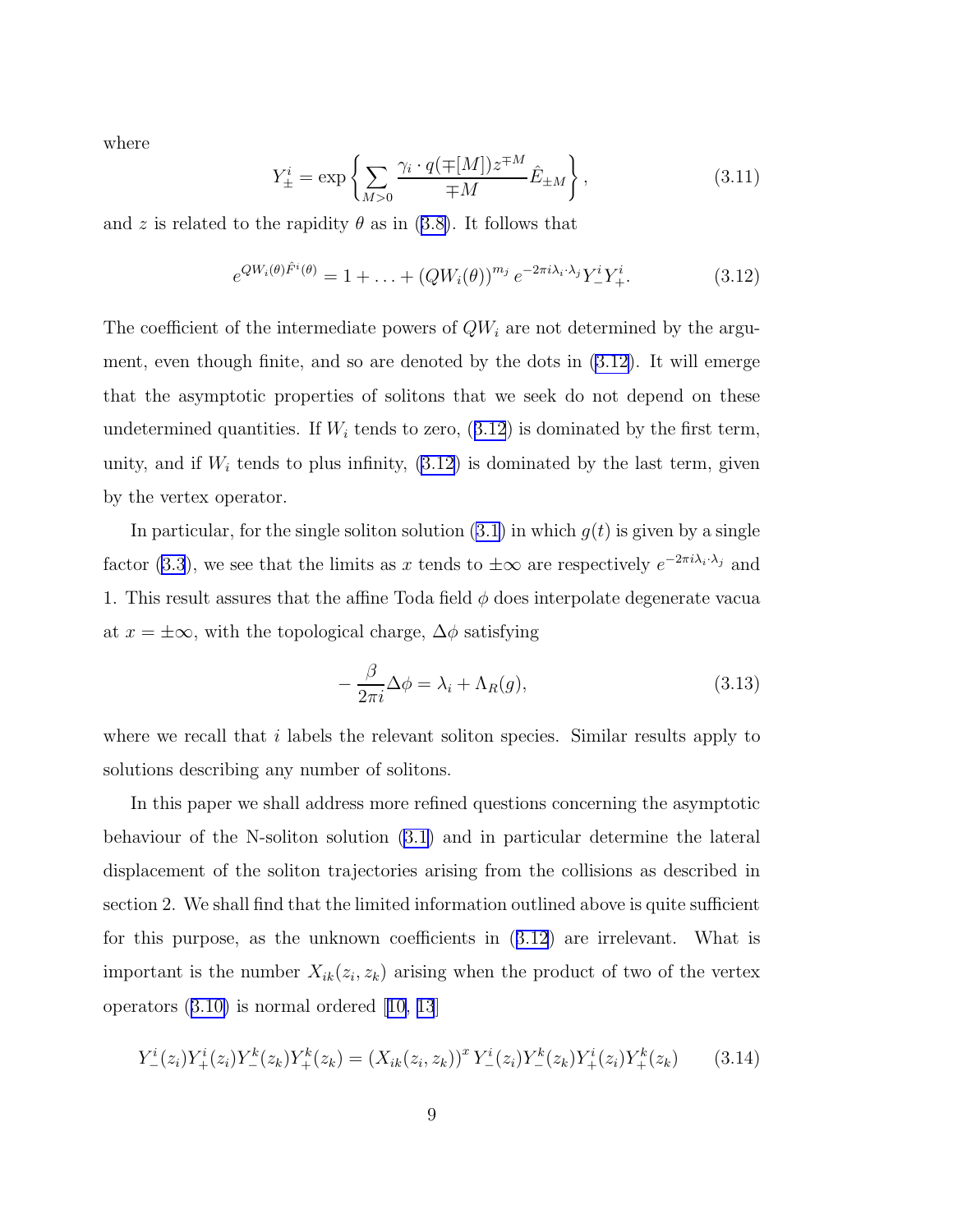<span id="page-11-0"></span>wherex is the level of the representation considered. It was shown in [[10](#page-23-0)] that

$$
X_{ik}(z_i, z_k) = \prod_{p=1}^h \left( z_i - e^{\frac{2\pi i p}{h}} z_k \right)^{\gamma_i \cdot \sigma^p \gamma_k}, \qquad |z_i| > |z_k|,
$$
 (3.15)

where the quantities  $\sigma, \gamma_i, \gamma_k$  are defined there.

By the commutation relations ([3.6\)](#page-8-0) we also find [\[13](#page-24-0)]

$$
Y_{+}^{i}(z_{i})\hat{F}^{k}(z_{k}) = X_{ik}(z_{i}, z_{k})\hat{F}^{k}(z_{k})Y_{+}^{i}(z_{i}),
$$
\n(3.16)

$$
\hat{F}^{k}(z_{k})Y_{-}^{i}(z_{i}) = Y_{-}^{i}(z_{i})\hat{F}^{k}(z_{k})X_{ik}(z_{i}, z_{k}).
$$
\n(3.17)

We shall show in the next section that the quantity  $X_{ik}$  appears in the time delay result ([2.10\)](#page-6-0) and that when ([3.8\)](#page-9-0) is inserted it enjoys the properties required of this physical interpretation (section 6).

## 4 Space-time trajectories of two colliding solitons

First we consider solutions with two solitons and want to determine the asymptotic form of their trajectories in space-time and hence the lateral displacements defined in section 2. In the next section we consider collisions of more solitons, finding that the two-soliton result is the fundamental block, as expected in an integrable theory.

The appropriate group element [\(3.2](#page-8-0)) contains only two factors

$$
g(t) = e^{Q_2 W_{i(2)}(\theta_2) \hat{F}^{i(2)}(\theta_2)} e^{Q_1 W_{i(1)}(\theta_1) \hat{F}^{i(1)}(\theta_1)}, \tag{4.1}
$$

where  $\theta_1 > \theta_2$  by ([3.8\)](#page-9-0) and (3.15). This inequality means that soliton 1, of species  $i(1)$ , moves faster than soliton 2, of species  $i(2)$ . It must therefore start to the left of soliton 2 and eventually overtake it, causing a collision whose outcome we wish to study.

We shall do this by "*tracking*" each soliton in time. By tracking the faster soliton 1 we mean that we hold  $W_{i(1)}(\theta_1)$  fixed as time varies. As

$$
W_{i(1)}(\theta_1) = e^{\mu_{i(1)} \cosh \theta_1 (x - v_1 t)}, \tag{4.2}
$$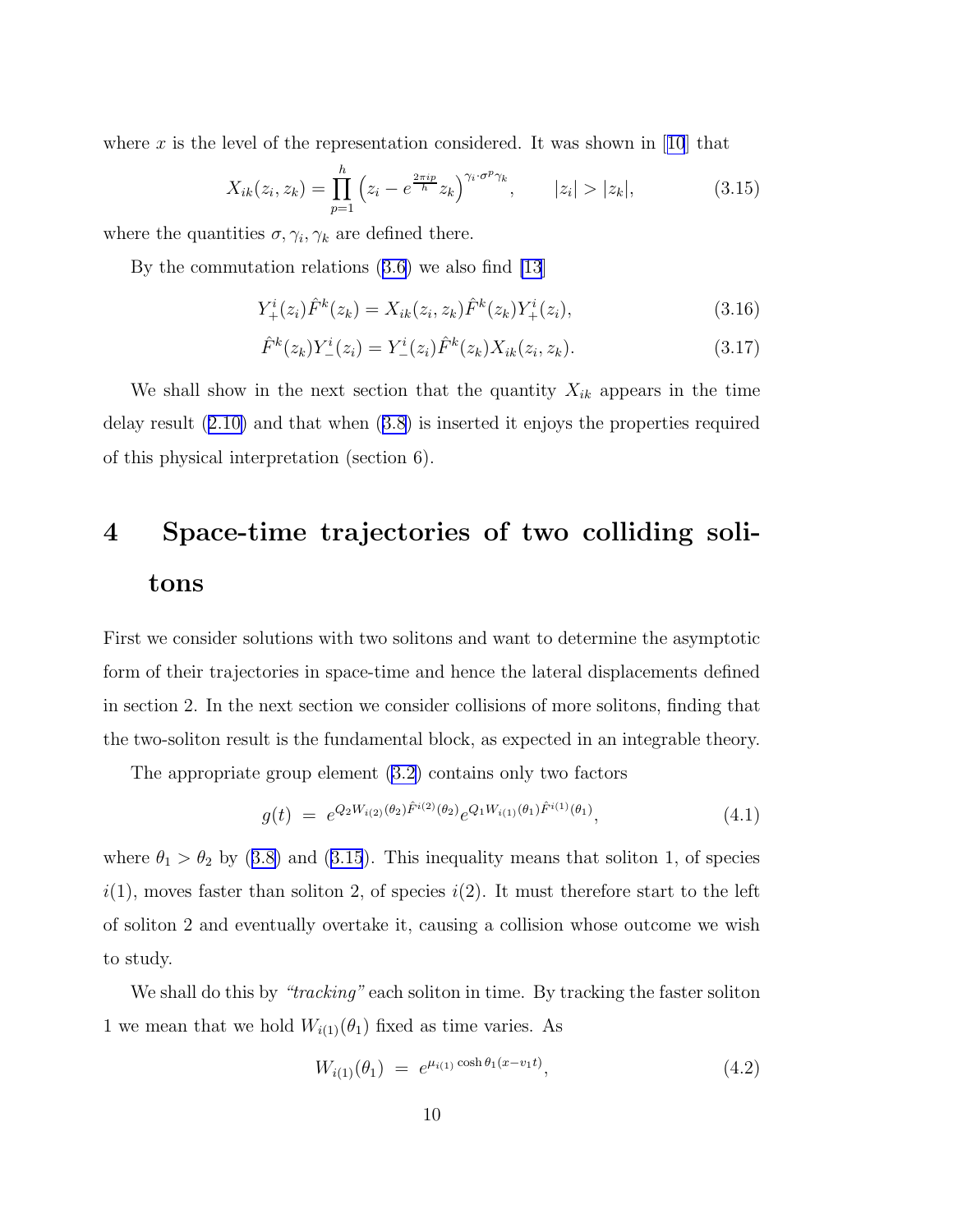<span id="page-12-0"></span>where  $v_1 = \tanh \theta_1$  is the velocity of soliton 1, this means that, as t varies, x varies so as to hold  $W_{i(1)}$  fixed, thereby remaining in the vicinity of the soliton, which is near  $x = v_1 t + x_1^0$ . While  $W_{i(1)}(\theta_1)$  is held fixed, that is  $x - v_1 t$  is fixed, the time dependence of  $W_{i(2)}(\theta_2)$  is given by

$$
W_{i(2)}(\theta_2) = e^{\mu_{i(2)} \cosh \theta_2 (x - v_2 t)} = \text{const} \ e^{\mu_{i(2)} \cosh \theta_2 (v_1 - v_2)t} \ . \tag{4.3}
$$

Hence, in the past,  $t \to -\infty$ ,  $W_{i(2)}(\theta_2)$  tends to 0 as  $v_1 > v_2$ . So, by ([3.12](#page-10-0))

$$
e^{Q_2 W_{i(2)}(\theta_2)\hat{F}^{i(2)}(\theta_2)} \to 1 \tag{4.4}
$$

Thus, by ([3.1](#page-7-0)), in the past

$$
e^{-\beta \lambda_j \cdot \phi} \rightarrow \frac{\langle \Lambda_j | e^{Q_1 W_{i(1)}(\theta_1)} \hat{F}^{i(1)}(\theta_1) | \Lambda_j \rangle}{\langle \Lambda_0 | e^{Q_1 W_{i(1)}(\theta_1)} \hat{F}^{i(1)}(\theta_1) | \Lambda_0 \rangle^{m_j}}
$$
(4.5)

which we recognise as a single soliton solution of species  $i(1)$ , velocity  $v_1$  and phase  $\psi_1$ . For comparision, let us track soliton 1 in the two soliton solution into the future, so  $t \to \infty$ , with  $W_{i(1)}$  fixed, so that  $W_{i(2)}$  tends to plus infinity. Now by [\(3.12\)](#page-10-0) the exponential is dominated by the highest non-vanishing power. In the numerator of  $(3.10)$  $(3.10)$  which has level  $m<sub>j</sub>$  this yields

$$
e^{Q_2 W_{i(2)}(\theta_2)\hat{F}^{i(2)}(\theta_2)} \to e^{-2\pi i \lambda_{i(2)} \cdot \lambda_j} (Q_2 W_{i(2)})^{m_j} Y_{-}^{i(2)} Y_{+}^{i(2)} \quad . \tag{4.6}
$$

The factor  $Y_{-}^{i(2)}$  annihilates to unity on the highest weight state  $\langle \Lambda_j |$  leaving the factor  $Y^{i(2)}_{+}$ , which would likewise annihilate to unity on the right were it not for the intervening factor  $e^{Q_1 W_{i(1)}(\theta_1) \hat{F}^{i(1)}(\theta_1)}$ . By [\(3.16\)](#page-11-0) these factors can be interchanged if  $Q_1$  is replaced by  $Q_1 X_{i(1)i(2)}(\theta_{12})$ . Similar operations can be applied to eliminate the vertex operator from the denominator. The large factors  $(Q_2W_{i(2)})^{m_j}$  cancel between numerator and denominator, leaving in the future,  $t \to \infty$ ,

$$
e^{-\beta \lambda_j \cdot \phi} \to e^{-2\pi i \lambda_{i(1)} \cdot \lambda_j} \frac{\langle \Lambda_j | e^{Q_1 W_{i(1)}(\theta_1) X_{i(1)i(2)}(\theta_{12}) \hat{F}^{i(1)}(\theta_1)} | \Lambda_j \rangle}{\langle \Lambda_0 | e^{Q_1 W_{i(1)}(\theta_1) X_{i(1)i(2)}(\theta_{12}) \hat{F}^{i(1)}(\theta_1)} | \Lambda_0 \rangle^{m_j}} \tag{4.7}
$$

Again we recognise a single soliton solution of species  $i(1)$ , rapidity  $\theta_1$  and phase  $\psi_1$ . The phase factor preceding (4.7) is innocuous, representing a translation of  $\phi$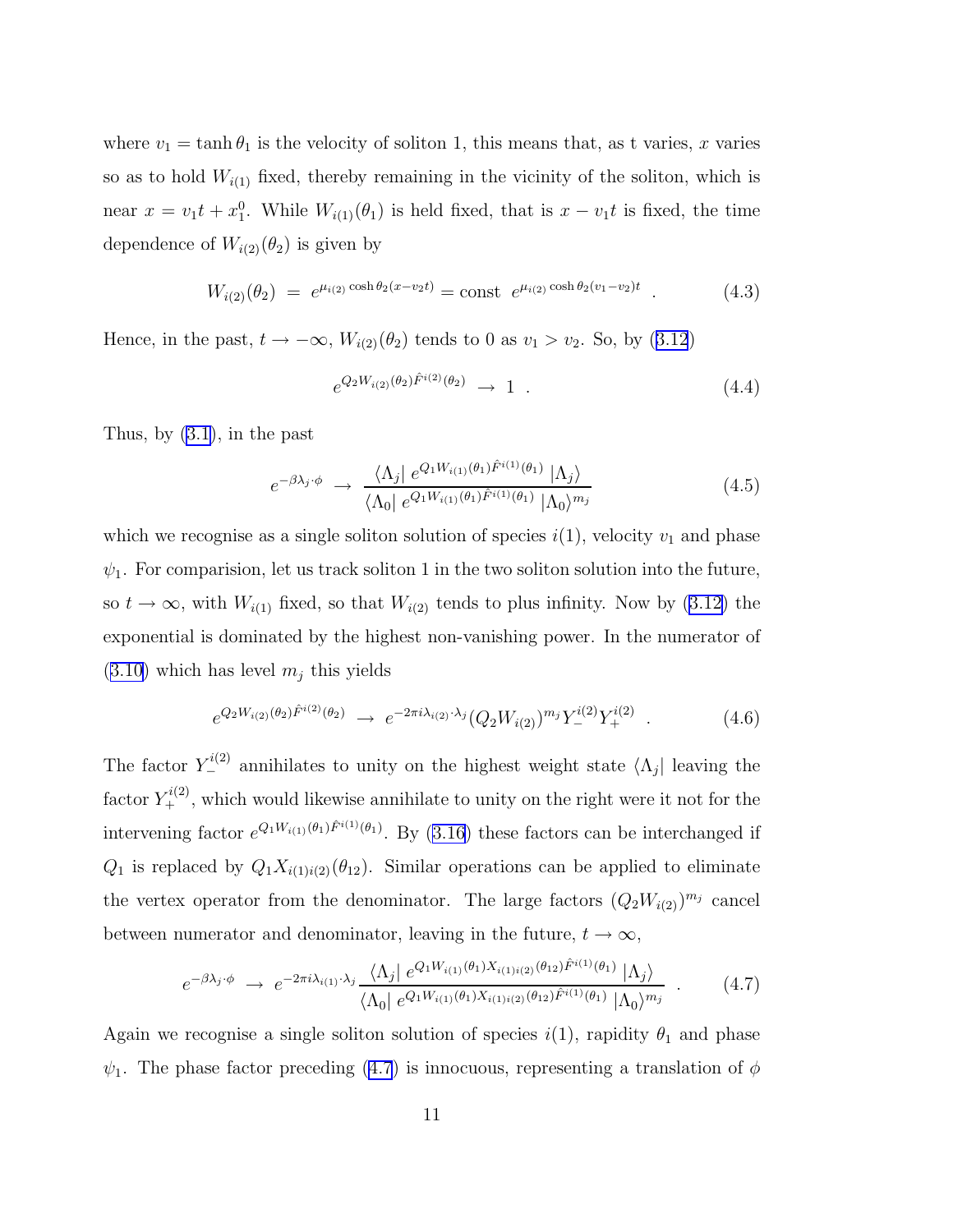<span id="page-13-0"></span>by  $\frac{2\pi i}{\beta} \lambda_{i(1)}$ , a symmetry of the theory. The other difference between ([4.6\)](#page-12-0) and [\(4.7](#page-12-0)) is significant. Since  $X_{i(1)i(2)}(\theta_{12})$  is real and positive, it means that  $Q_1$  has acquired a factor  $X_{i(1)i(2)}(\theta_{12})$  which changes its modulus (but not the phase), and hence  $x_1^0$ (see [\(3.9](#page-9-0)) ) in the evolution from the past to the future. The effect is that

$$
\mu_{i(1)} \cosh \theta_1(x - v_1 t) \to \mu_{i(1)} \cosh \theta_1(x - v_1 t) + \ln X_{i(1)i(2)}(\theta_{12}) \tag{4.8}
$$

so that the solution [\(4.7](#page-12-0)) differs from [\(4.6](#page-12-0)) by a translation in space-time. In particular the trajectories in space-time of the outgoing soliton is translated with respect to the ingoing soliton. Comparing with [\(2.3](#page-4-0)) and the subsequent discussion we see

$$
E_1 \Delta_{12}(x) = -\frac{M_{i(1)}}{\mu_{i(1)}} \ln X_{i(1)i(2)}(\theta_{12}) \tag{4.9}
$$

as the energy of the soliton is  $E_1 = \mu_{i(1)} \cosh \theta_1$ . Employing the mass formula ([3.5\)](#page-8-0), this equals

$$
E_1 \Delta_{12}(x) = -\frac{2h}{|\beta^2|} \ln X_{i(1)i(2)}(\theta_{12}) \tag{4.10}
$$

which is the announced result  $(2.10)$  $(2.10)$  for the faster soliton.

Now let us derive the corresponding result for the slower soliton 2, by tracking it. As  $W_{i(2)}$  is now held fixed

$$
W_{i(1)}(\theta_1) = \text{const } e^{\mu_{i(1)} \cosh \theta_1 (v_2 - v_1)t} \tag{4.11}
$$

tends to  $\infty$  and 0 in the past and future, respectively. Thus, in the past,

$$
e^{-\beta \lambda_j \cdot \phi} \to e^{-2\pi i \lambda_j \cdot \lambda_{i(1)}} \frac{\langle \Lambda_j | e^{Q_2 W_{i(2)}(\theta_2) X_{i(1)i(2)}(\theta_1)} \hat{F}^{i(2)}(\theta_2) | \Lambda_j \rangle}{\langle \Lambda_0 | e^{Q_2 W_{i(2)}(\theta_2) X_{i(1)i(2)}(\theta_1)} \hat{F}^{i(2)}(\theta_2) | \Lambda_0 \rangle^{m_j}} \tag{4.12}
$$

using  $(3.16)$  $(3.16)$  $(3.16)$  with  $(3.17)$ , whereas in the future

$$
e^{-\beta \lambda_j \cdot \phi} \rightarrow \frac{\langle \Lambda_j | e^{Q_2 W_{i(2)}(\theta_2) \hat{F}^{i(2)}(\theta_2)} | \Lambda_j \rangle}{\langle \Lambda_0 | e^{Q_2 W_{i(2)}(\theta_2) \hat{F}^{i(2)}(\theta_2)} | \Lambda_0 \rangle^{m_j}} \tag{4.13}
$$

So  $Q_2X_{i(1)i(2)}(\theta_{12}) \rightarrow Q_2$  during the evolution and

$$
E_2 \Delta_{21}(x) = + \frac{2h}{|\beta^2|} \ln X_{i(1)i(2)}(\theta_{12}), \qquad (4.14)
$$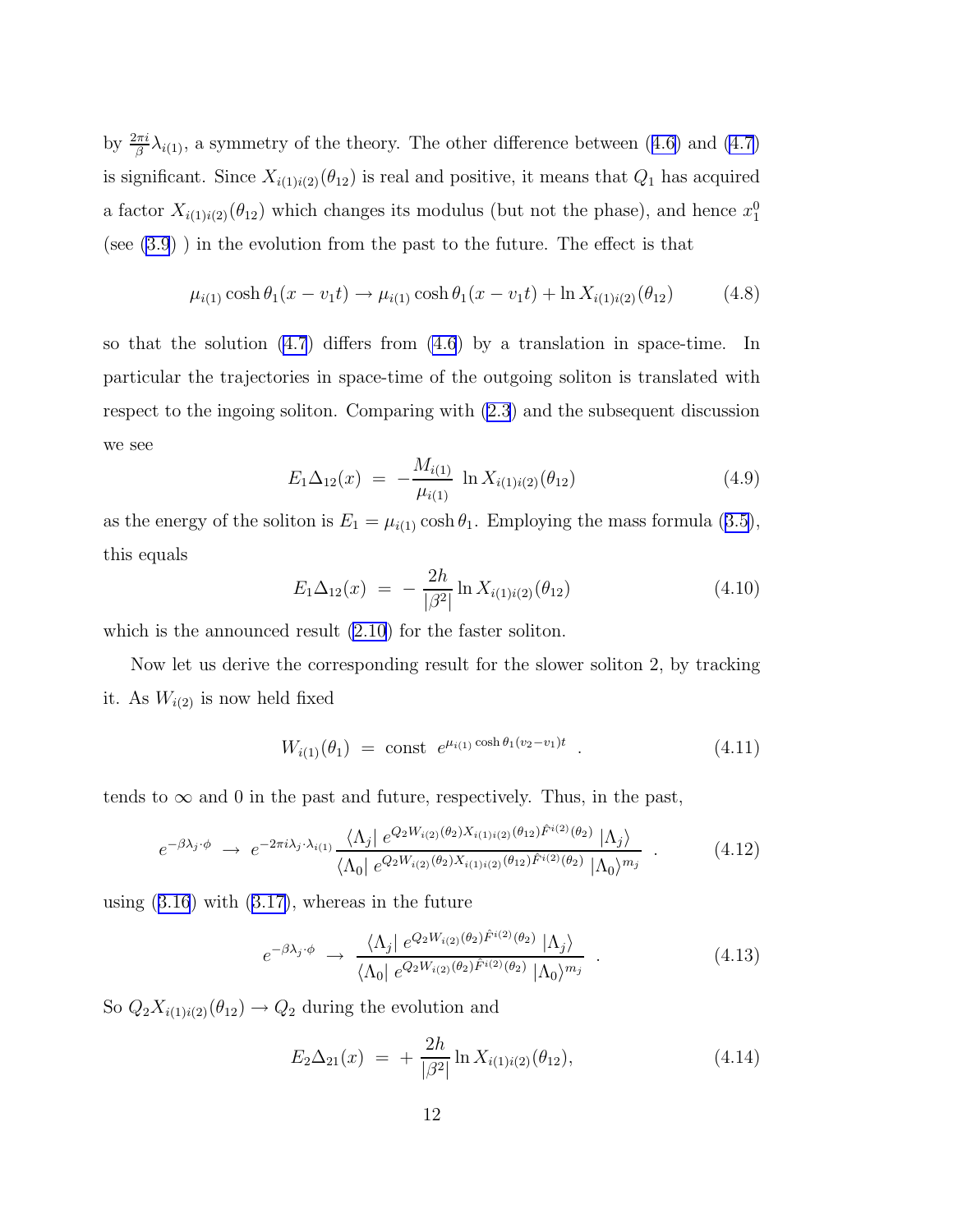thereby confirming [\(2.10\)](#page-6-0) for the slower soliton.

Notice that the solution considered describes only a transmission and not a reflection of solitons. The only possible exception is when the species  $i(1)$  and  $i(2)$ coincide as do the phases  $\psi_1$  and  $\psi_2$ . Then we cannot tell whether the scattering is transmissive or reflective.

It is interesting to repeat the calculation with the order of the two factors in  $(4.1)$  $(4.1)$  reversed. The reader will find that the asymptotic results  $(4.5)$  $(4.5)$ ,  $(4.7)$  $(4.7)$ ,  $(4.12)$  $(4.12)$ and ([4.13](#page-13-0)) are unchanged, as is therefore the spatial displacement.

## 5 Space-time trajectories of any number of colliding solitons

It is not difficult to extend the preceding argument from the collision of two solitons to the collision of any number of various species. The interesting result is that the total displacement of the space-time trajectories of any chosen soliton is precisely the sum of the contributions previously found for the collision of the chosen soliton with each of the others. This sum is independent of the ordered sequence in which the chosen soliton collides with the others. Hence this result is the classical analogue of the Yang-Baxter [\[15](#page-24-0)] and bootstrap relations [\[16](#page-24-0)] governing quantum scattering in integrable theories.

The solution [\(3.1](#page-7-0)) and ([3.2](#page-8-0)) describes N solitons. We shall choose to track one of these, say soliton  $m$ , by remaining close to its trajectory in space-time as the past evolves into the future. So  $W_{i(m)}$ , [\(3.4](#page-8-0)), is held fixed and the other functions  $W_{i(n)}$  behave as

$$
W_{i(n)} = \text{const } e^{\mu_{i(n)} \cosh \theta_2 (v_m - v_n)t} \tag{5.1}
$$

Thus if soliton *n* is slower than soliton *m*,  $W_{i(n)}$  tends to 0 in the past and  $\infty$  in the future. If soliton  $m$  is faster than soliton  $n$ , then the limits are reversed. Repeating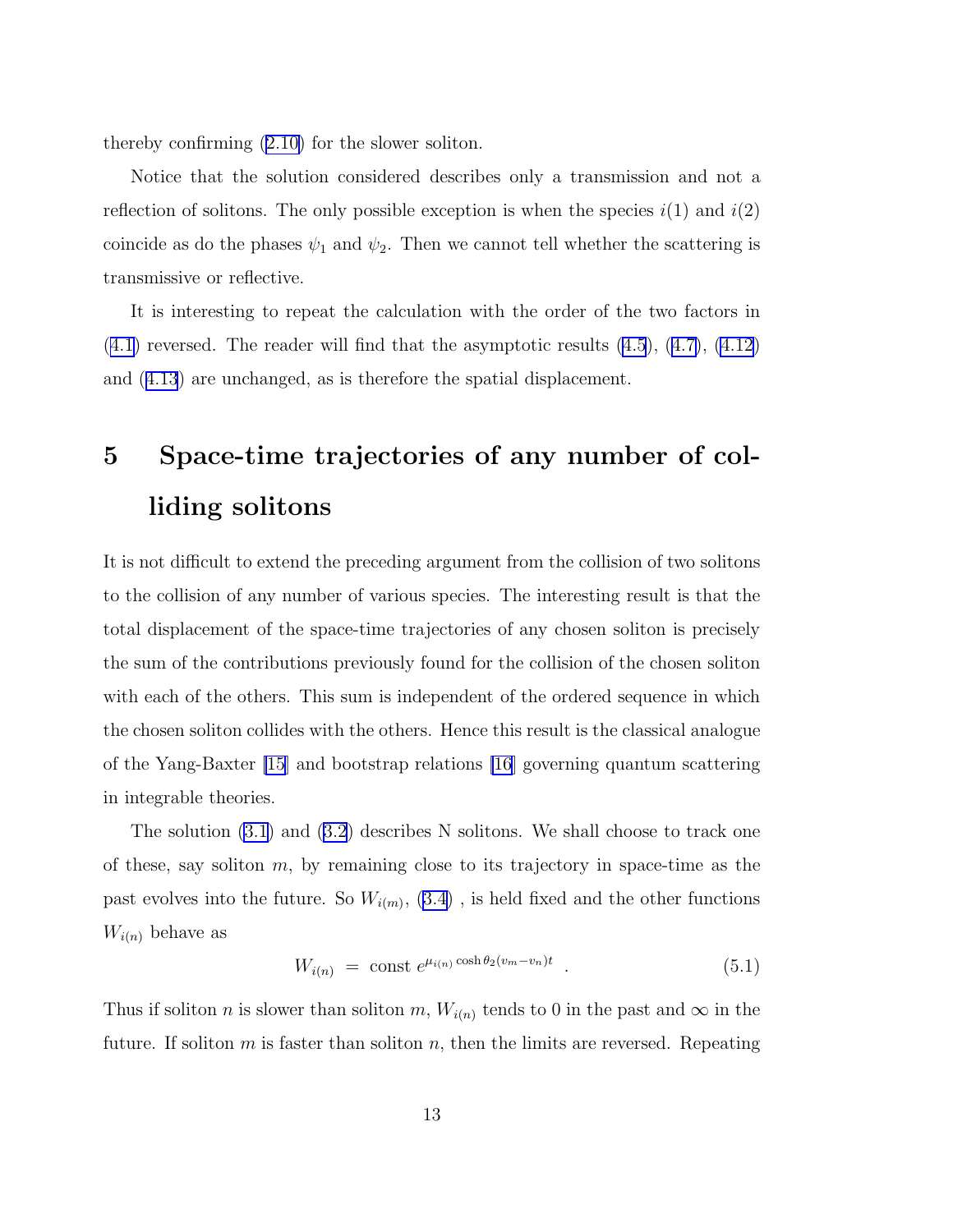<span id="page-15-0"></span>the arguments of the preceding section we find that in the past

$$
e^{-\beta \lambda_j \cdot \phi} \rightarrow \exp\left(-2\pi i \sum_{v_k < v_m} \lambda_j \cdot \lambda_{i(k)}\right) \frac{\langle \Lambda_j | e^{Q_m(I)W_{i(m)}(\theta_m)} \hat{F}^{i(m)}(\theta_m) | \Lambda_j \rangle}{\langle \Lambda_0 | e^{Q_m(I)W_{i(m)}(\theta_m)} \hat{F}^{i(m)}(\theta_m) | \Lambda_0 \rangle^{m_j}} \quad (5.2)
$$

where  $Q_m(I) = Q_m$   $\Pi$  $\prod_{v_k < v_m} X_{i(m)i(k)}$ .

In the future

$$
e^{-\beta \lambda_j \cdot \phi} \rightarrow \exp\left(-2\pi i \sum_{v_k > v_m} \lambda_j \cdot \lambda_{i(k)}\right) \frac{\langle \Lambda_j | e^{Q_m(F)W_{i(m)}(\theta_m)\hat{F}^{i(m)}(\theta_m)} | \Lambda_j \rangle}{\langle \Lambda_0 | e^{Q_m(F)W_{i(m)}(\theta_m)\hat{F}^{i(m)}(\theta_m)} | \Lambda_0 \rangle^{m_j}} \quad (5.3)
$$

where  $Q_m(F) = Q_m \prod$  $\prod_{v_k>v_m} X_{i(m)i(k)}$ . This immediately yields the announced results:

$$
E_m \Delta_m(x) = -p_m \Delta_m(t) = \frac{2h}{|\beta^2|} \left( \sum_{v_k > v_m} \ln X_{i(m)i(k)} - \sum_{v_k < v_m} \ln X_{i(m)i(k)} \right) \tag{5.4}
$$

where  $\Delta_m(x)$ ,  $\Delta_m(t)$  denote the displacement [\(2.3](#page-4-0)) and [\(2.5](#page-5-0)) for the  $m<sup>th</sup>$  soliton.

Notice that this result (5.4) does not depend on the values of the  $Q_{i(n)}$ , but only on the rapidities of the solitons. Hence the temporal order of the scattering can be altered without changing the rapidities of the solitons. Thus the overall displacement of the trajectories of soliton  $m$ ,  $(5.4)$  is independent of the order in which the collisions occurred.

The same procedure can be applied to each of the other  $(N-1)$  solitons. In this way we see how the  $N$  soliton solution asymptotically contains the  $N$  single soliton solutions in both the past and future. The only alterations in time are the lateral displacement of the trajectories specified by our result (5.4).

### 6 Properties of the function  $X_{ik}(\theta)$

The factor

$$
X_{ik}(z_i, z_k) = \prod_{p=1}^h \left( z_i - e^{\frac{2\pi i p}{h}} z_k \right)^{\gamma_i \cdot \sigma^p \gamma_k} \tag{6.1}
$$

arose [\[10](#page-23-0), [13\]](#page-24-0) in the normal ordering of the product of the two vertex operators, ([3.14\)](#page-10-0),

$$
\frac{(\hat{F}^i(z_i))^{m_j}}{m_j!} \quad \text{and} \quad \frac{(\hat{F}^k(z_k))^{m_j}}{m_j!}
$$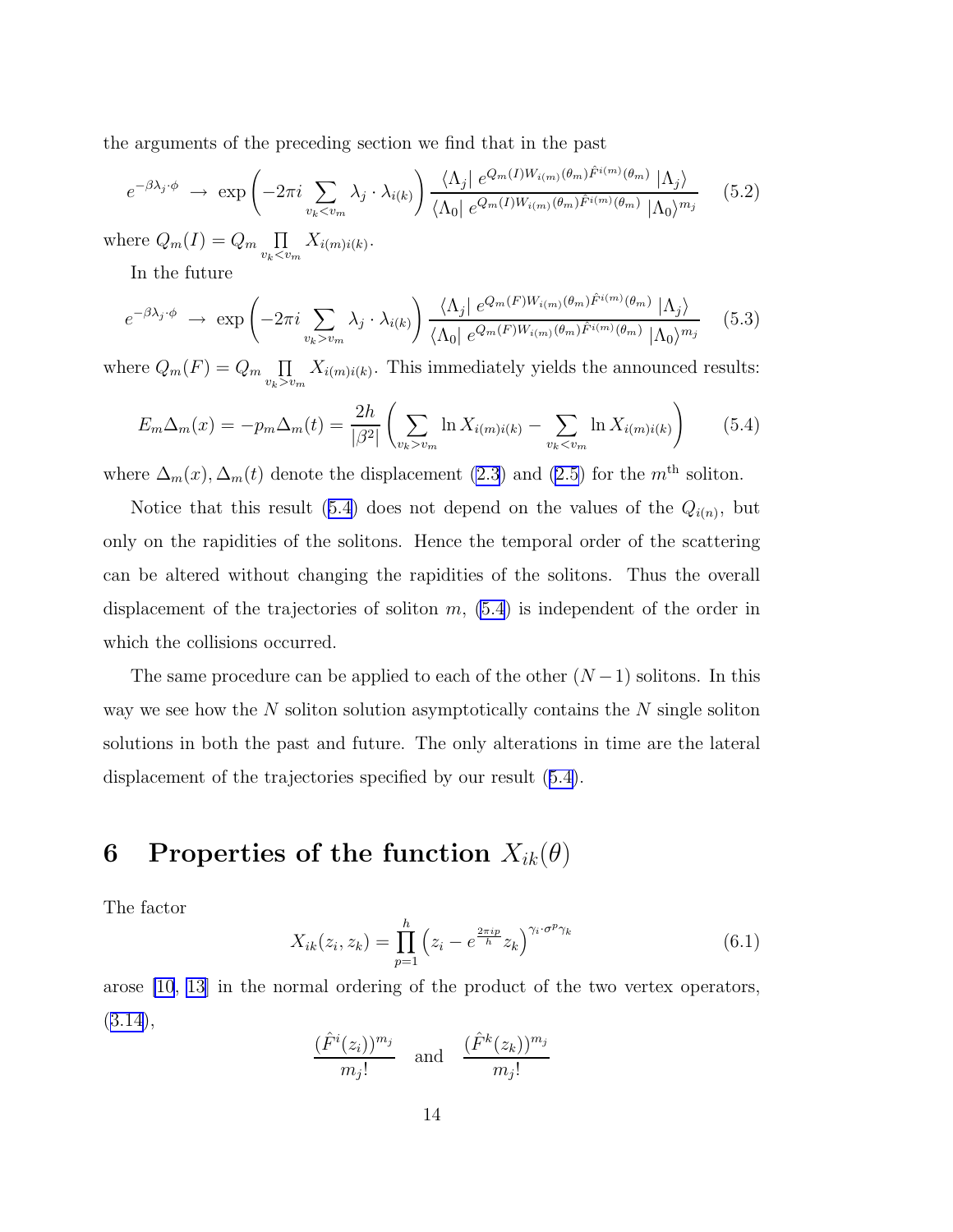<span id="page-16-0"></span>The exponents,  $\gamma_i \cdot \sigma^p \gamma_k$ , being scalar products of roots of a simply laced Lie algebra, can only take the values  $0, \pm 1, \pm 2$ . Thus  $X_{ik}(z_i, z_k)$  can be analytically extended to a meromorphic function of the complex variables  $z_i$  and  $z_k$ .  $X_{ik}$  only possesses a double pole if  $i = \overline{k}$ , while the occurrence of simple poles is governed by Dorey's fusing rule [\[23,](#page-24-0) [10,](#page-23-0) [24](#page-24-0)].

Using the first, (6.2), of the two facts that

$$
\sum_{p=1}^{h} \sigma^p \gamma_k = 0 \tag{6.2}
$$

and

$$
\sum_{p=1}^{h} p\gamma_i \cdot \sigma^p \gamma_k \in h \mathbb{Z},\tag{6.3}
$$

we can rewrite [\(6.1](#page-15-0)) as

$$
\prod_{p=1}^{h} (z_i z_k^{-1} - e^{\frac{2\pi i p}{h}})^{\gamma_i \cdot \sigma^p \gamma_k} \tag{6.4}
$$

which means that  $X_{ik}(z_i, z_k)$  depends on  $z_i$  and  $z_k$  only through the ratio  $z_i z_k^{-1}$ . Furthermore using both (6.2) and (6.3) we find that it exhibits the symmetry property

$$
X_{ik}(z_i, z_k) = X_{ki}(z_k, z_i),
$$
\n(6.5)

which means that the vertex operators [\(3.10\)](#page-9-0) braid trivially. This appears to be the explanation of our earlier observations that the order of the soliton factors in ([3.2\)](#page-8-0) is irrelevant. Introducing the soliton rapidity  $\theta_k$  via [\(3.8](#page-9-0)),

$$
z_k = ie^{-\theta_k}e^{-\frac{i\pi}{2h}(1+c(k))}
$$

we find that  $X_{ik}$  can be expressed as a function of the rapidity difference  $\theta = \theta_i - \theta_k$ :

$$
X_{ik}(z_i, z_k) = \prod_{p=1}^h \left( e^{-\theta} - e^{\frac{\pi i}{h}(2p + \frac{c(i) - c(k)}{2})} \right)^{\gamma_i \cdot \sigma^p \gamma_k} = X_{ik}(\theta). \tag{6.6}
$$

Thus  $X_{ik}(\theta)$  is Lorentz invariant since the relative rapidity is. This is in accord with our result  $(2.10)$  $(2.10)$ .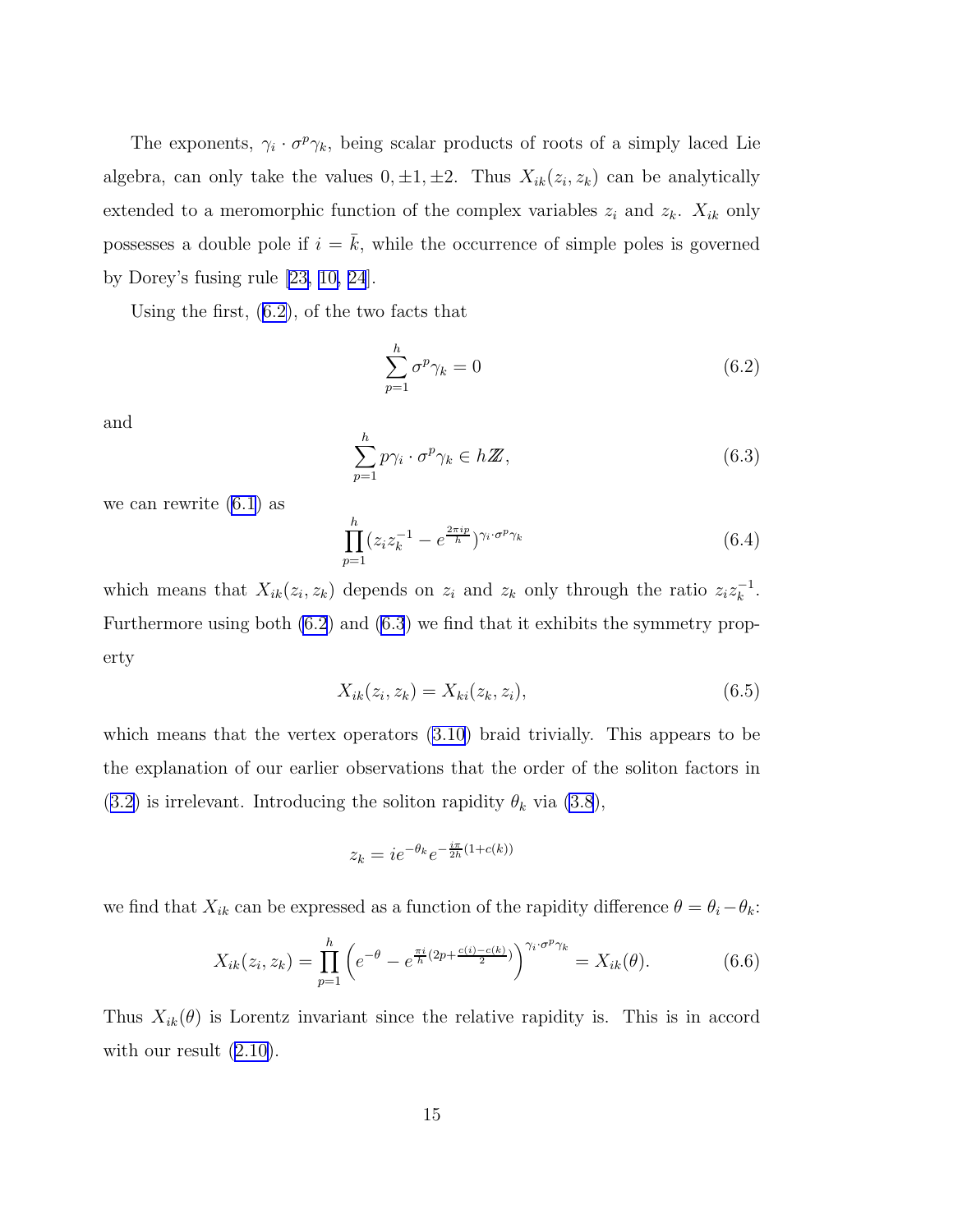<span id="page-17-0"></span>The result [\(2.10](#page-6-0)) which was established in the preceding sections means that  $X_{ik}(\theta)$  has a space-time interpretation in terms of the scattering of solitons. As a consequence it ought to be a real number (when  $\theta$  is real) and exhibit some further symmetry properties.

We shall now check these properties explicitly, showing that  $X_{ik}(\theta)$  has period  $2\pi i$ ,

$$
X_{ik}(\theta + 2\pi i) = X_{ik}(\theta),\tag{6.7}
$$

is symmetric in the sense

$$
X_{ik}(\theta) = X_{ki}(\theta),\tag{6.8}
$$

is even in  $\theta$ 

$$
X_{ik}(\theta) = X_{ik}(-\theta),\tag{6.9}
$$

takes values in the unit interval when  $\theta$  is real

 $0 \le X_{ik}(\theta) < 1, \qquad \theta \in \mathbb{R},$ (6.10)

and obeys the "crossing" property

$$
X_{\bar{i}k}(\theta) = (X_{ik}(\theta + i\pi))^{-1}
$$
\n(6.11)

where  $\bar{i}$  denotes the anti-species of  $i$ .

Notice that the periodic property (6.7) is already evident from [\(6.6](#page-16-0)). The symmetry property (6.8) follows using the identity

$$
\gamma_i \cdot \sigma^p \gamma_k = \gamma_k \cdot \sigma^{p'} \gamma_i,
$$

where

$$
2p + \frac{c(i) - c(k)}{2} = 2p' + \frac{c(k) - c(i)}{2}.
$$

To prove the evenness property (6.9) note that

$$
X_{ik}(-\theta) = \prod_{p=1}^{h} \left( e^{\theta} - e^{\frac{\pi i}{h}(2p + \frac{c(i) - c(k)}{2})} \right)^{\gamma_i \cdot \sigma^p \gamma_k}
$$

$$
= \prod_{p=1}^{h} \left( e^{-\theta} - e^{\frac{-\pi i}{h}(2p + \frac{c(i) - c(k)}{2})} \right)^{\gamma_i \cdot \sigma^p \gamma_k}
$$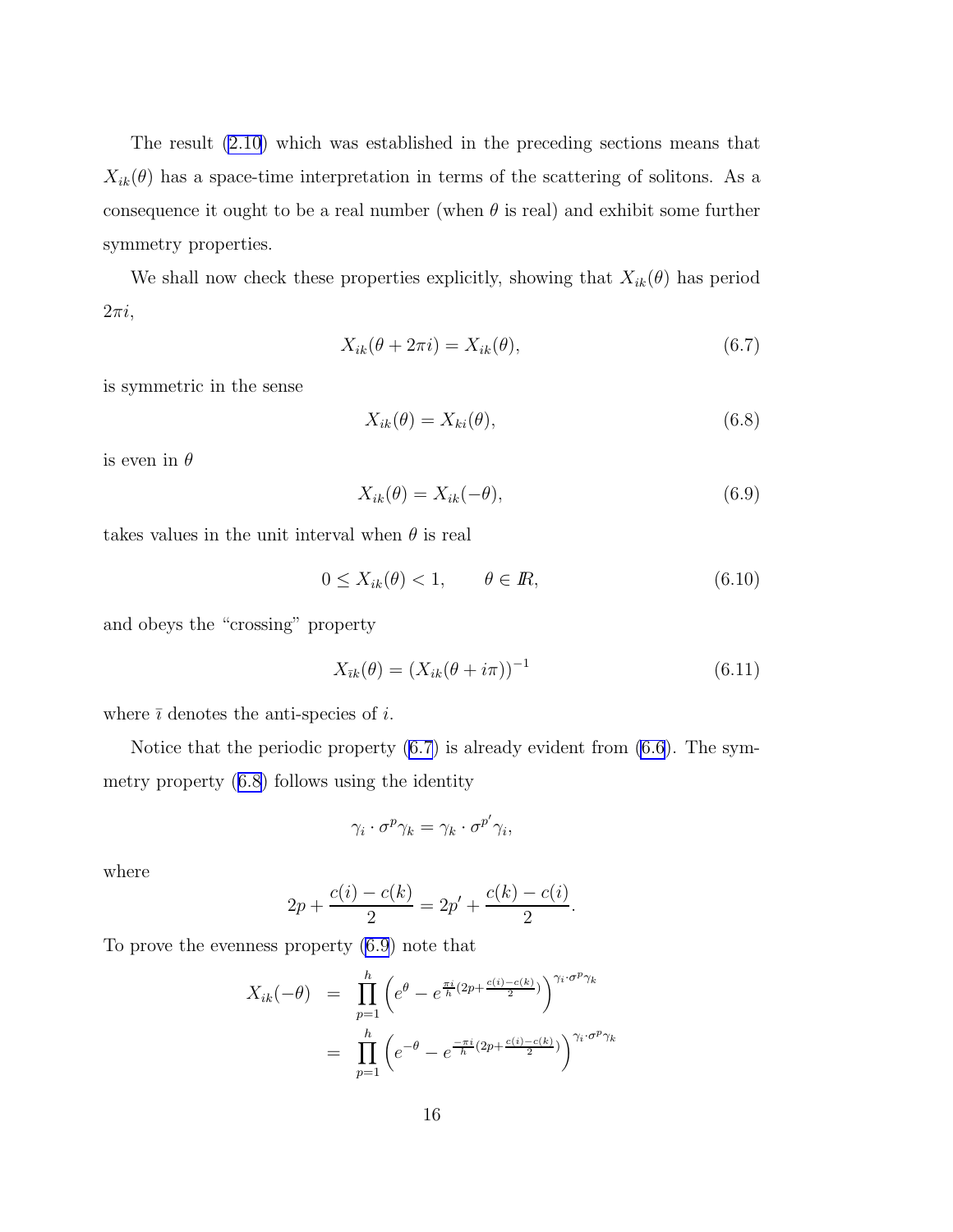by [\(6.2](#page-16-0)) and ([6.3\)](#page-16-0). Now use  $\gamma_i \cdot \sigma^p \gamma_k = \gamma_k \cdot \sigma^{-p} \gamma_i$  to recognize, on changing the dummy label  $p \to -p$ ,  $X_{ki}(\theta)$  which equals  $X_{ik}(\theta)$  by the symmetry property ([6.8](#page-17-0)). To prove the reality property first note that

$$
X_{ik}(\theta^*)^* = \prod_{p=1}^h \left( e^{-\theta} - e^{\frac{-\pi i}{h}(2p + \frac{c(i) - c(k)}{2})} \right)^{\gamma_i \cdot \sigma^p \gamma_k},
$$

which equals  $X_{ik}(-\theta)$  by ([6.2\)](#page-16-0) and ([6.3\)](#page-16-0) and hence  $X_{ik}(\theta)$  by evenness. Thus  $X_{ik}(\theta)$ is real when  $\theta$  is.

Now let us consider the possibility that  $X_{ik}(\theta)$  has zeroes or poles when  $\theta$  is real. This is only possible when a factor vanishes, so that both

$$
\theta = 0
$$
, and  $p + \frac{1}{4}(c(i) - c(k)) = 0 \mod h$ .

The second condition implies that  $c(i) = c(k)$  and that  $p = h$ . When  $c(i) = c(k)$ ,  $\gamma_i \cdot \sigma^h \gamma_k = \gamma_i \cdot \gamma_k$  vanishes unless  $i = k$  when it equals 2. So for real  $\theta$ ,  $X_{ik}(\theta)$  has no poles and the only zero occurs when  $i = k$  and  $\theta = 0$ . We already knew that  $X_{ii}(0)$  had to be zero as it implies the nilpotency condition  $(\hat{F}^i(\theta))^2 = 0$  at level 1.

Now let us prove that  $X_{ik}(\theta)$  takes values in the unit interval. The argument is intriguingly similar to that of section (4.5) of[[18](#page-24-0)] concerned with positivity properties of the affine Toda particle scattering matrix.

Using the relation

$$
\gamma_i \cdot \sigma^p \gamma_k = \lambda_i \cdot \sigma^{-p + \frac{c(k)-1}{2}} \gamma_k - \lambda_i \cdot \sigma^{-p + \frac{c(k)+1}{2}} \gamma_k,
$$

we can rewrite [\(6.6](#page-16-0)) as

$$
X_{ik}(\theta) = \frac{\prod_{p=1}^{h} \left( e^{-\theta} - e^{\frac{\pi i}{h} (2p + \frac{c(i) - c(k)}{2})} \right)^{-\lambda_i \cdot \sigma^{-p + \frac{c(k) + 1}{2}} \gamma_k}
$$

$$
= \prod_{p=1}^{h} \left( e^{-\theta} - e^{\frac{\pi i}{h} (2p + \frac{c(i) - c(k)}{2})} \right)^{-\lambda_i \cdot \sigma^{-p + \frac{c(k) - 1}{2}} \gamma_k}
$$

$$
= \prod_{p=1}^{h} \left[ \frac{\sinh \frac{1}{2} (\theta - \frac{\pi i}{h} (2p - \frac{c(i) + c(k)}{2} - 1))}{\sinh \frac{1}{2} (\theta - \frac{\pi i}{h} (2p - \frac{c(i) + c(k)}{2} + 1))} \right]^{-\lambda_i \cdot \sigma^p \gamma_k}
$$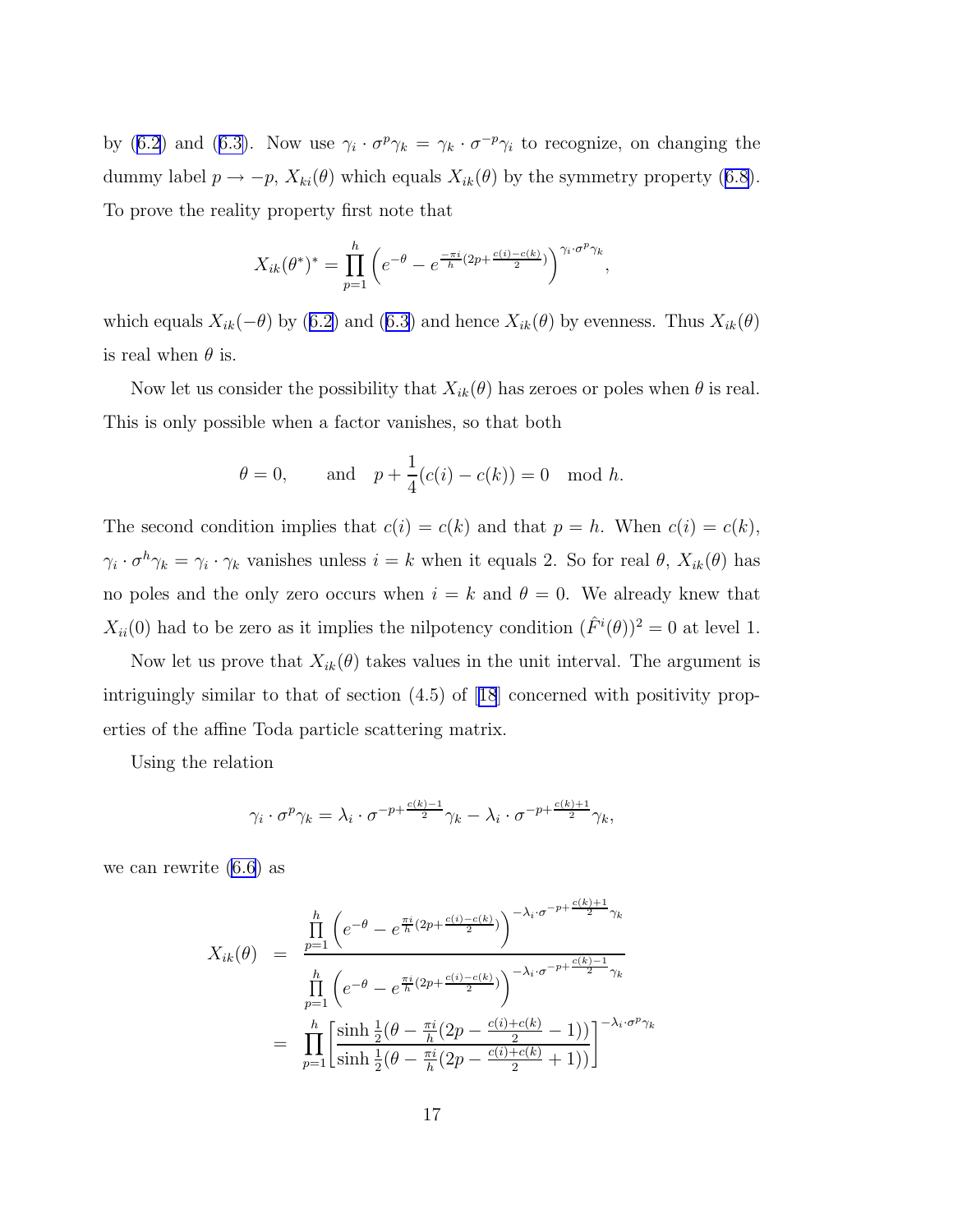on relabelling the dummy index in order to gather the factors under a common exponent. The factors can be further paired using the fact [\[18\]](#page-24-0) that

$$
\lambda_i \cdot \sigma^p \gamma_k = -\lambda_i \cdot \sigma^{p'} \gamma_k,
$$

where

$$
p' = h + \frac{c(i) + c(k)}{2} - p.
$$

Using this we can rewrite  $X_{ik}(\theta)$  as

$$
X_{ik}(\theta) = \prod_{p=a}^{b} \left[ \frac{\cosh(\theta) - \cos\frac{\pi}{h}(2p - \frac{c(i) + c(k)}{2} - 1)}{\cosh(\theta) - \cos\frac{\pi}{h}(2p - \frac{c(i) + c(k)}{2} + 1)} \right]^{-\lambda_i \cdot \sigma^p \gamma_k}
$$
(6.12)

where  $a = \frac{1+c(k)}{2}$  $\frac{c(k)}{2}$  and  $b = \frac{h-1}{2} + \frac{c(k) + c(\bar{k})}{4}$  $\frac{f^{(1)}(R)}{4}$ . The significance of the reduced range of p is that, in it,

$$
\lambda_i \cdot \sigma^p \gamma_k \leq 0.
$$

Thus all the exponents in (6.12) are positive. Thus in order to prove ([6.10\)](#page-17-0) it would be sufficient to show that each factor in (6.12) individually lies between 0 and 1. Because  $\cosh \theta \geq 1$  this is ensured provided

$$
1 \ge \cos\frac{\pi}{h} \left(2p - \frac{c(i) + c(k)}{2} - 1\right) > \cos\frac{\pi}{h} \left(2p - \frac{c(i) + c(k)}{2} + 1\right) > -1,\tag{6.13}
$$

which follows from the fact that  $\cos \phi$  is monotonically decreasing from 1 to  $-1$  in the interval  $0 < \phi < \pi$ , providing

$$
0 \le 2p - \frac{c(i) + c(k)}{2} - 1 < 2p - \frac{c(i) + c(k)}{2} + 1 < h.
$$

The smallest value of  $2p - (c(i) + c(k))/2 - 1$  occurs when  $p = a = (1 + c(k))/2$ which is  $(c(k) - c(i))/2$ . This can only be negative when  $c(k) = -1 = -c(i)$ , so that  $p = 0$ . In this case the exponent  $\lambda_i \cdot \sigma^p \gamma_k = \lambda_i \cdot \gamma_k = 0$ , as  $i \neq k$ , and the factor contributes unity. A similar discussion applies to the upper limit b. Notice that expression (6.12) is explicitly real and even in  $\theta$ .

Finally, using the relation [\[18\]](#page-24-0),

$$
\gamma_i = -\sigma^{-\frac{h}{2} - \frac{c(i) - c(\bar{\imath})}{4}} \gamma_{\bar{\imath}},
$$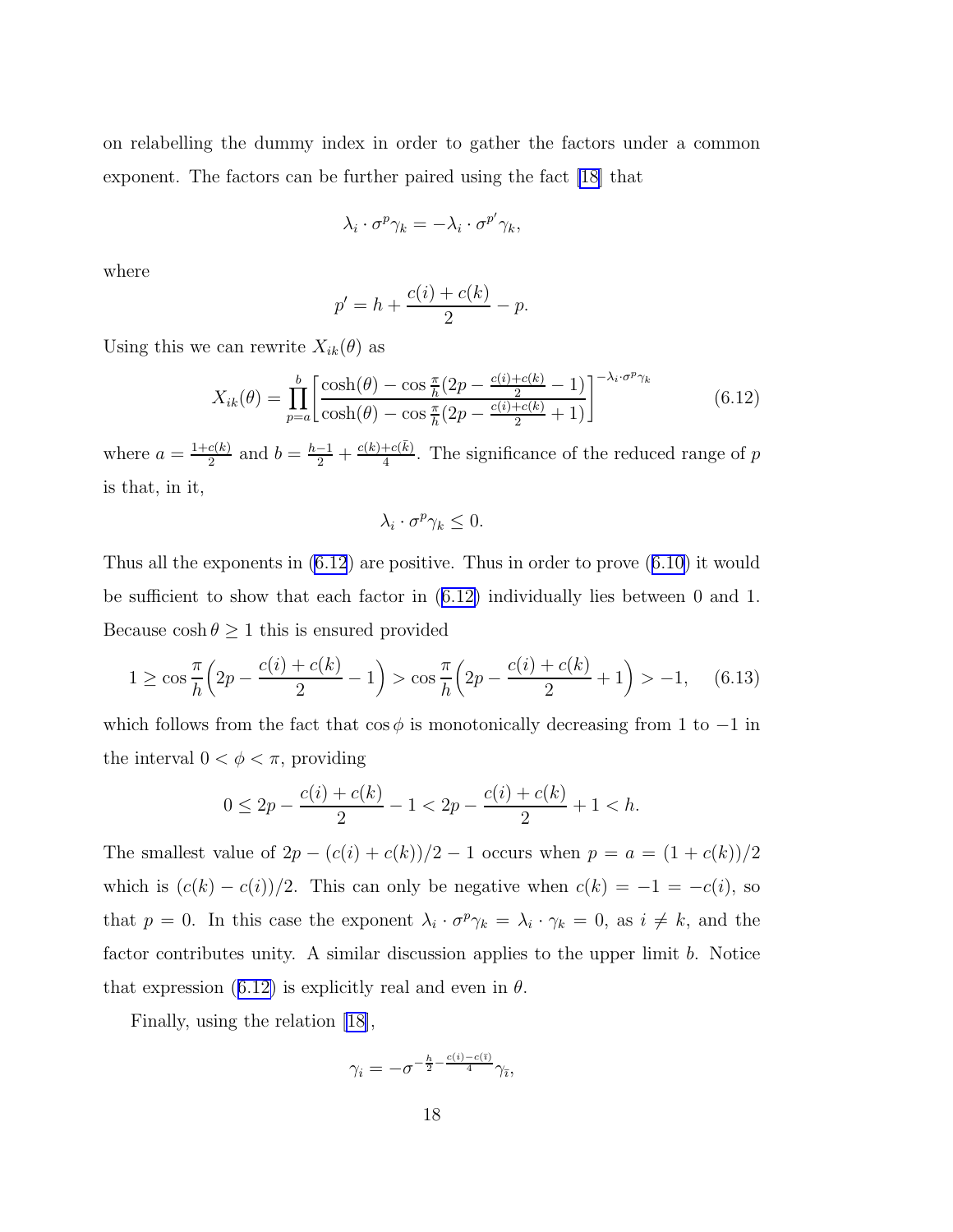we obtain the "crossing" property ([6.11](#page-17-0))

$$
X_{ik}(\theta + i\pi) = \prod_{p=1}^{h} \left( e^{-\theta} - e^{\frac{\pi i}{h}(2p - h + \frac{c(i) - c(k)}{2})} \right)^{\gamma_i \cdot \sigma^p \gamma_k}
$$

$$
= \prod_{p=1}^{h} \left( e^{-\theta} - e^{\frac{\pi i}{h}(2p + \frac{c(i) - c(i)}{2})} \right)^{\gamma_i \cdot \sigma^p \gamma_k}
$$

$$
= (X_{\bar{i}k}(\theta))^{-1}.
$$

Notice that, in agreement with the results of [\[13\]](#page-24-0), the crossing property involves the analytic continuation  $\theta \to \theta + i\pi$  rather than  $\theta \to i\pi - \theta$  for the reasons explained by Coleman[[25](#page-24-0)], namely that the semiclassical approximation breaks down on the imaginary rapidity axis.

It is further worth noting that by similar manipulations one can show that  $X_{ij}(\theta)$  additionally satisfies the bootstrap equation [\[17, 18](#page-24-0)] and thereby enhances the remarkable similarity in structure between  $X_{ij}(\theta)$  and the scattering matrix.

### 7 Conclusions

There are two main conclusions to our work and a number of comments. The first result we have established is the intimate connection between the space-time properties of the affine Toda solitons and the vertex operators associated with them through the numerical function  $X_{ik}(\theta)$  arising when the product of the two vertex operators is normal ordered. This connection is remarkable in view of the fact that these vertex operators do not provide complete information concerning the solitons as they do not completely determine the Kac-Moody group element ([3.3\)](#page-8-0) but merely yield [\(3.12](#page-10-0)).

There is a well known result of Eisenbud and Wigner[[26, 27\]](#page-24-0) relating the time delay to the quantum mechanical scattering matrix in the semi-classical approximation. The phase shift is obtained by integrating the time delay with respect to energy, introducing a constant of integration proportional to the number of bound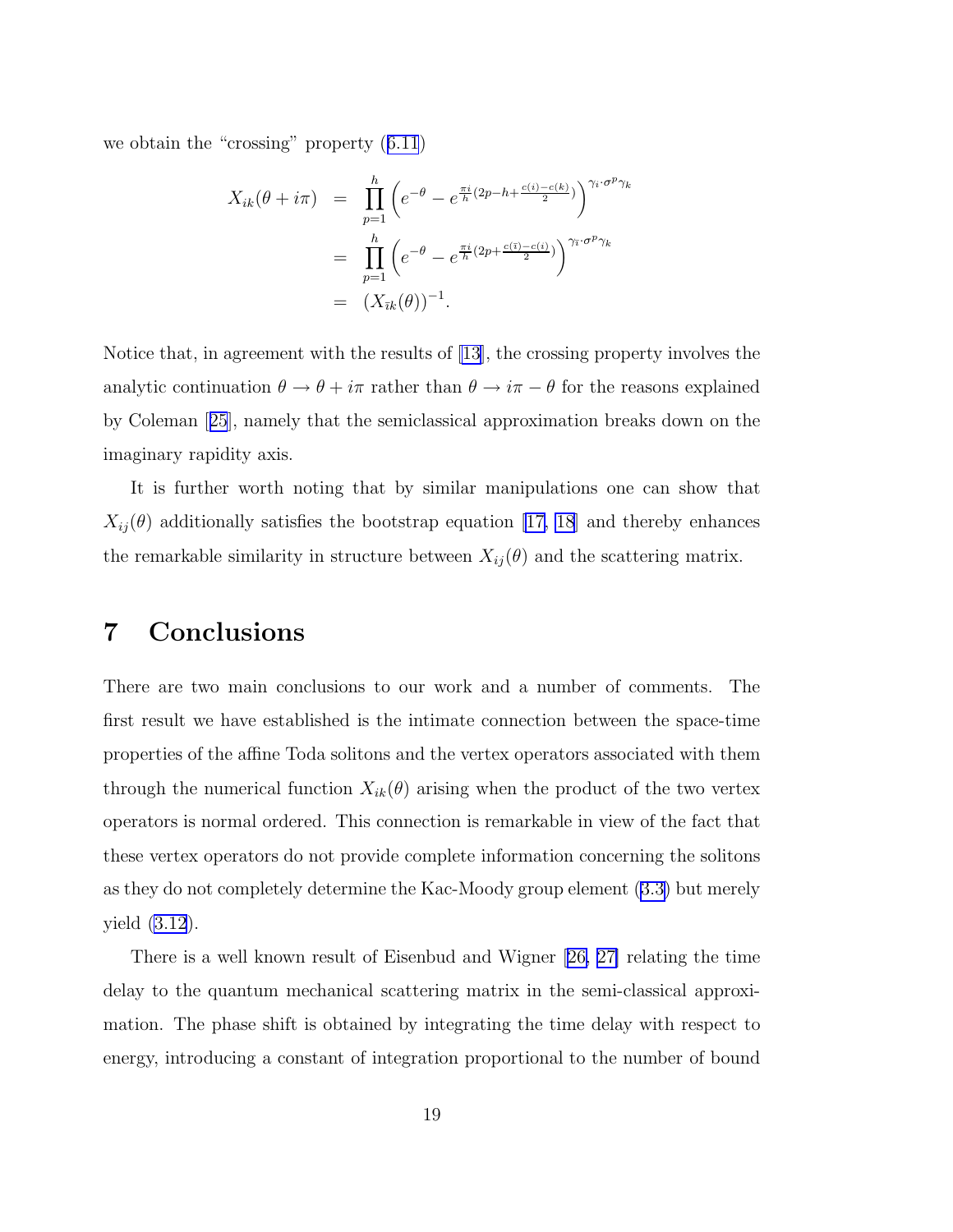states, presumably breathers in our context. This result has been exploited in sine-Gordon theory[[21,](#page-24-0) [11](#page-23-0)] but the breather spectrum for general affine Toda field theory requires further study.

These results would presumably shed light on the intriguing similarity in structure between  $X_{ik}(\theta)$  and properties of particle scattering matrix elements in affine Toda field theories[[17](#page-24-0), [18\]](#page-24-0) as well as the ideas of Corrigan and Dorey [\[28\]](#page-24-0) for obtaining the S-matrices from the braiding of vertex operators representing the Faddeev-Zamolodchikov operators [\[16, 29\]](#page-24-0) .

Our second main result is that, since  $X_{ik}(\theta)$  takes values between 0 and 1, it follows that the time delay experienced by any soliton in collision with any other in their centre of momentum frame is negative. This strongly suggests that the forces between any two solitons is always attractive. This further suggests that bound states (breathers) will form, though as far as we know, this can only occur when the two solitons have equal mass and are anti-species of each other. The only exception to the statement that forces are attractive is when the two solitons involved are indistinguishable. Then we can no longer recognize from the explicit solution that the scattering is only a transmission as it could be reflective in this case. If the scattering is considered to be reflective, the time advance can be ascribed to a repulsive core. This is the accepted picture in sine-Gordon theory[[21](#page-24-0)] where independent arguments imply that the forces between indistinguishable solitons are repulsive.

We should like to mention a delicate point here. We can distinguish the outgoing solitons if they have different species or, if not, possess different phases in Q. It is believed that the phase in  $Q$ ,  $(3.9)$  $(3.9)$ , is related to the topological quantum number of the soliton, [\(3.13](#page-10-0)). Unfortunately this connection has not been established in a satisfactorily general way and the correspondence is not one to one. As mentioned above, certain discrete phases are forbidden in order that the soliton solutions be nonsingular. The danger concerns possible zeros of the expectation values of  $g(t)$ ,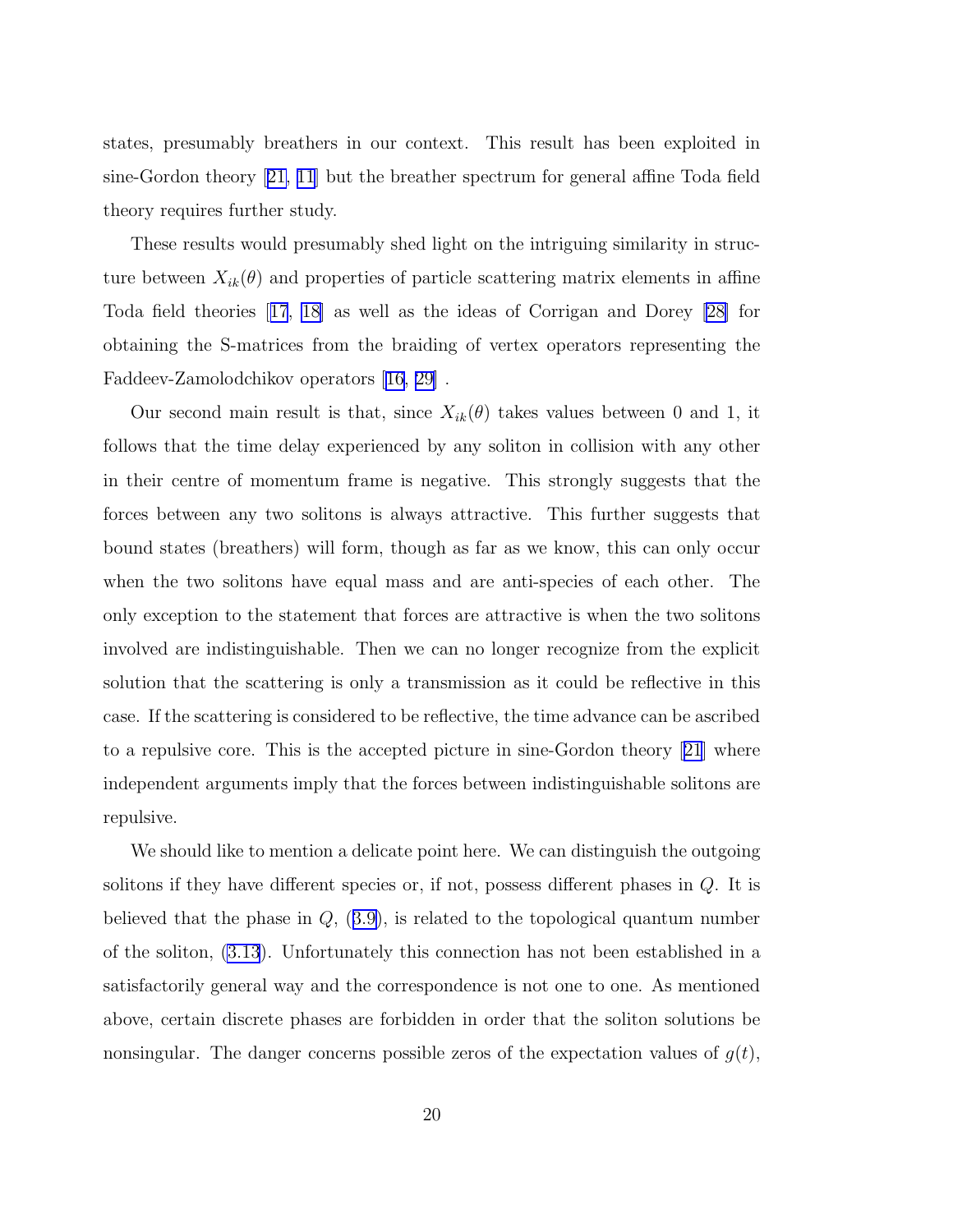$(3.1)$  $(3.1)$ , or  $\tau$ -functions, as x varies over space. This leaves disconnected allowed ranges for the phase which seem to correspond to specific values of the topological quantum number ([3.13\)](#page-10-0). The topological quantum number automatically takes discrete values and is a continuous function of Q except for discontinuities occurring across the forbidden boundaries but the exact details are only understood in the  $su(n)$ case considered by McGhee[[30](#page-25-0)]. This remains an outstanding issue. We should like to be able to say that two solitons of the same species are distinguishable only if they carry different topological quantum numbers and not just different phases, so two solitons could be indistinguishable if they have the same topological quantum number but different phases but this is not yet understood.

A second intriguing point concerns the repulsive core just mentioned for indistinguishable solitons. This partly tallies with the fact that it is impossible for two solitons of the same species to have the same rapidities. This is because

$$
\lim_{\theta_1, \theta_2 \to \theta} e^{Q_1 W_1 \hat{F}^i(\theta_1)} e^{Q_2 W_2 \hat{F}^i(\theta_2)} = e^{(Q_1 + Q_2) W \hat{F}^i(\theta)}
$$

which creates a single soliton rather than two. This phenomenon is familiar in sine-Gordon theory where it is well known that, in the quantum theory, the solitons are the fermions in the massive Thirring model[[31](#page-25-0), [32](#page-25-0), [33\]](#page-25-0). It appears that something like the exclusion principle is operating at the classical level. The two results, repulsive core and exclusion principle, suggest that the affine Toda solitons may also have a fermionic nature, but again much more needs to be understood.

Finally we mention further remaining questions such as the extension to non simply laced theories, and the question of time delays for the scattering of breathers, once their spectrum is understood.

#### Acknowledgements

We should like to thank Dr N. Dorey for discussions. AF wishes to thank the Higher Education Funding Council of Wales for funding, PRJ thanks the UK Science and Engineering Research Council and MACK thanks CNPq (Brazil).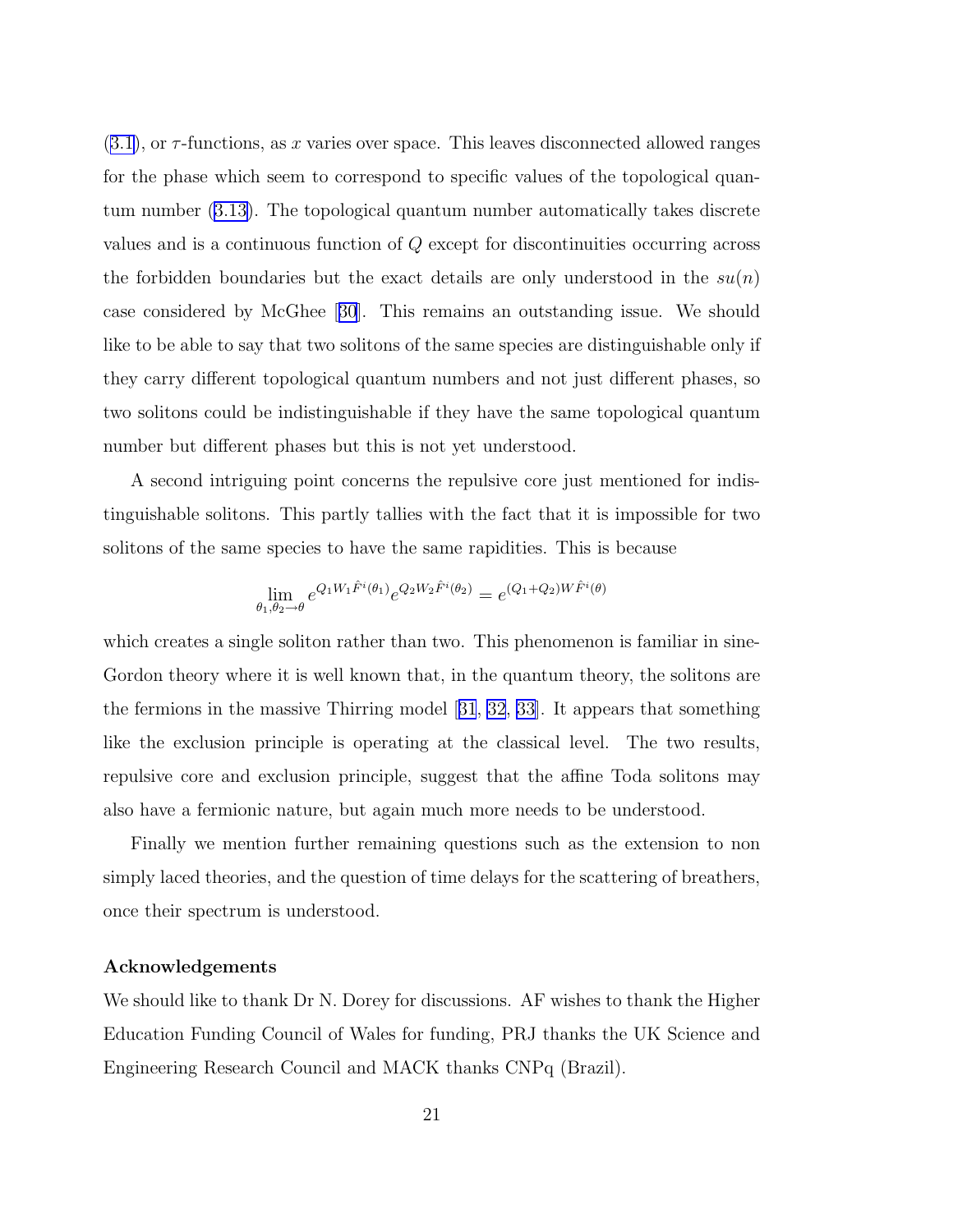### <span id="page-23-0"></span>References

- [1] A.V. Mikhailov, M.A. Olshanetsky and A.M. Perelomov, Comm. Math. Phys. 79 (1981), 473; G. Wilson, Ergod. Th. Dyn. Syst. 1 (1981) 361; D.I. Olive and N. Turok, Nucl. Phys. B257 [FS14] (1985) 277.
- [2] T. Eguchi and S.-K. Yang, Phys. Lett. B224 (1989) 373.
- [3] A.B. Zamolodchikov, Int. J. Mod. Phys. A4 (1989) 4235-4248; A.B. Zamolodchikov , "Integrable Field Theory from Conformal Field Theory", in "Integrable Systems in Quantum Field Theory and Statistical Mechanics", Advanced Studies in Pure Mathematics" 19 1989 641-674 (Academic Press).
- [4] T.J. Hollowood and P. Mansfield, *Phys. Lett.* **B226** (1989) 73-79.
- [5] T.J. Hollowood, Nucl. Phys. B384 (1992) 523-540
- [6] N.J. MacKay and W.A. McGhee, Int. J. Mod. Phys. A8 (1993) 2791-2808.
- [7] H. Aratyn, C.P. Constantinidis, L.A. Ferreira, J.F. Gomes and A.H. Zimerman, Nucl. Phys. B406 (1993) 727-770.
- [8] D.G. Caldi and Z. Zhu, "Multisoliton solutions of affine Toda models", preprint UB-TH-0193
- [9] D.I. Olive, N. Turok and J.W.R. Underwood, Nucl. Phys. B401 (1993) 663- 697.
- [10] D.I. Olive, N. Turok and J.W.R. Underwood, Nucl. Phys. B409 (1993) 509- 546.
- [11] L.D. Faddeev and V.E. Korepin, Phys. Rep. 42 (1978) 1-87.
- [12] R. Rajaraman, "Solitons and Instantons", North Holland, (1982).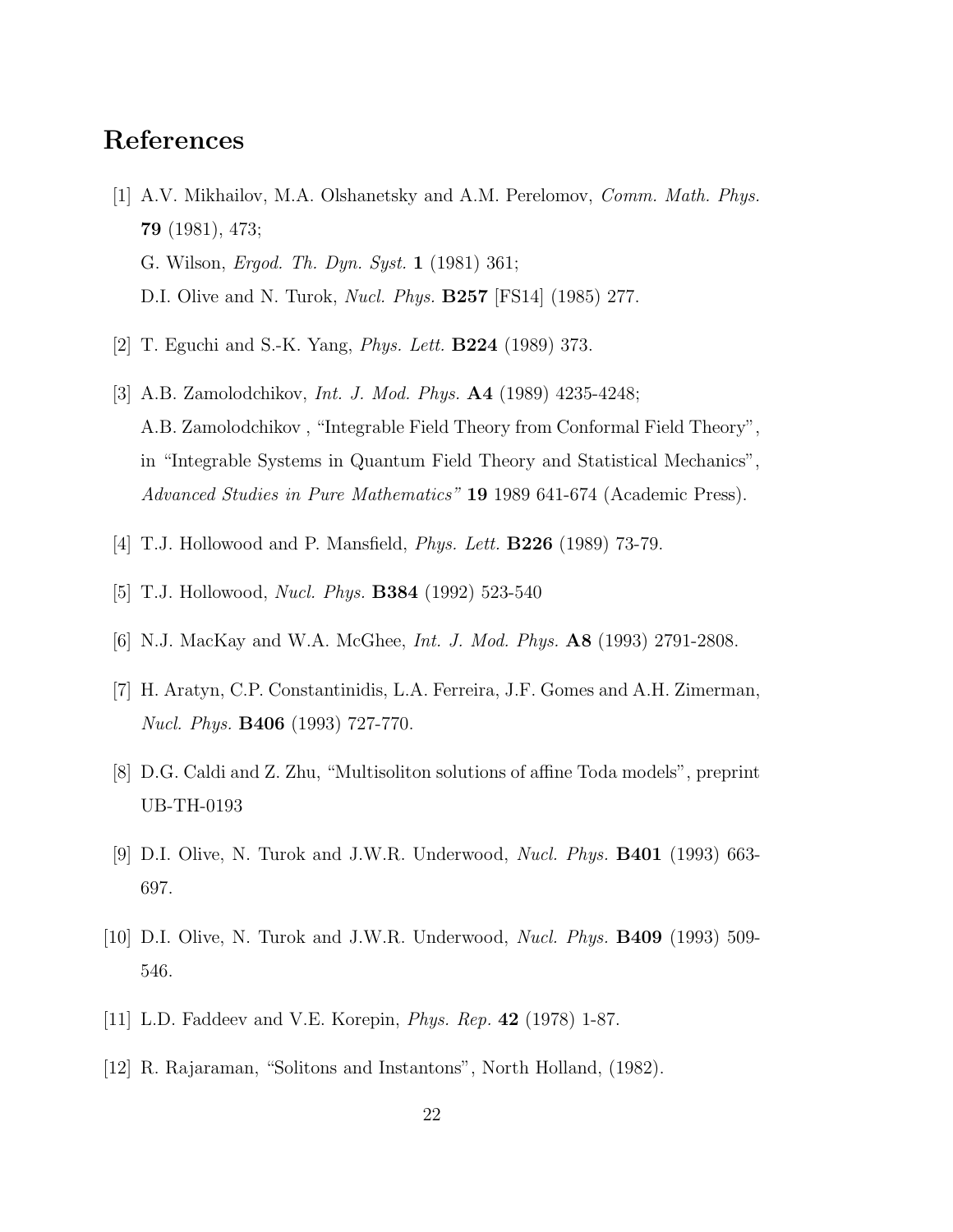- <span id="page-24-0"></span>[13] M.A.C. Kneipp and D.I. Olive Nucl. Phys. B408 (1993) [FS] 565-578
- [14] M.A.C. Kneipp and D.I. Olive, "Solitons and Vertex Operators in Twisted Affine Toda Field Theories " , Swansea preprint SWAT/93-94/19 [hep](http://arXiv.org/abs/hep-th/9404030)[th/9404030](http://arXiv.org/abs/hep-th/9404030).
- [15] C.N. Yang, *Phys. Rev. Lett.* **19** (1967) 1312; R.J. Baxter, Exactly Solved Models in Statistical Mechanics (Academic Press, London, 1982).
- [16] A.B. Zamolodchikov and Al. B. Zamolodchikov, Ann. Phys. 120 (1979) 253.
- [17] P.E. Dorey, *Nucl. Phys.* **B374** (1992) 741-761.
- [18] A. Fring and D.I. Olive, *Nucl. Phys.* **B379** (1992) 429-447.
- [19] K.J. Perring and T.H.R. Skyrme Nucl. Phys. 31 (1961) 550.
- [20] J. Rubinstein J. Math. Phys. 11 (1970) 258-266.
- [21] R. Jackiw and G. Woo, Phys. Rev. D12 (1975) 1643-1649.
- [22] P. Goddard and D.I. Olive, *Int. J. Mod. Phys.* **A1** (1986) 303-414.
- [23] P.E. Dorey, *Nucl. Phys.* **B358** (1991) 654.
- [24] A. Fring, H.C. Liao and D.I. Olive, *Phys. Lett.* **B 266** (1991) 82-86.
- [25] S. Coleman, Phys. Rev. D12 (1975) 1650-1651.
- [26] L. Eisenbud and E.P. Wigner Phys. Rev. 72 (1947) 29.
- [27] E.P. Wigner Phys. Rev. 98 (1955) 145-147.
- [28] E. Corrigan and P.E. Dorey, Phys. Lett. B273 (1991) 237.
- [29] L.D. Faddeev, Sov. Sci. Rev. Math. Phys. C1 (1980) 107-155.